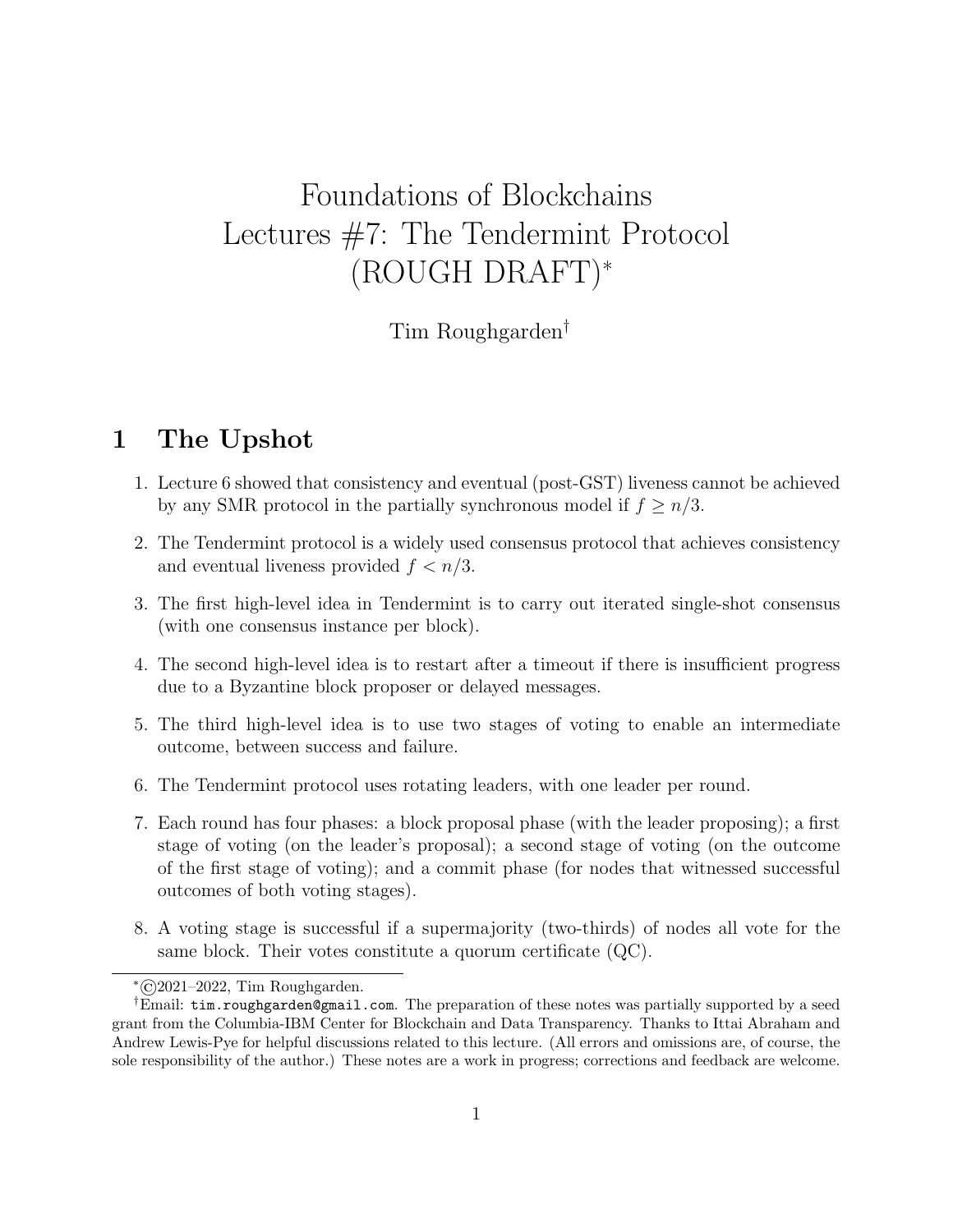- 9. Tendermint satisfies consistency (when  $f < n/3$ ) because an honest node commits to a block B only if it sees a successful second-stage vote, which happens only if more than  $n/3$  honest nodes cast a first-stage vote for B. These honest nodes lock in on the block B and prevent the assembly of QCs for any blocks other than B.
- 10. Tendermint satisfies eventual liveness (when  $f < n/3$ ) because, whenever there are two consecutive rounds post-GST with honest leaders, the second round concludes with all honest nodes committing a recently and honestly assembled block.
- 11. More recently developed consensus protocols use additional ideas to improve on the efficiency (e.g., latency, communication complexity, or responsiveness) of Tendermint without sacrificing optimal fault-tolerance in the partially synchronous model.

# 2 The Story So Far

Main result of lecture. This lecture provides a possibility result for state machine replication (SMR) in the partially synchronous model that matches (in terms of the number of Byzantine nodes tolerated) the impossibility result that we proved in Lecture 6. As a bonus, we'll use a well-known blockchain protocol—the Tendermint protocol—to prove the result.<sup>1</sup>

The partially synchronous model. The synchronous model (Lectures 2 and 3) was great for proving strong positive results (like the Dolev-Strong protocol for Byzantine broadcast) but made unrealistically strong assumptions about guaranteed message delivery. The asynchronous model (Lectures 4 and 5) made pleasingly minimal assumptions but, as shown by the FLP impossibility result, throws out the baby with the bathwater, with no good (deterministic) consensus protocols possible. This led us to the "sweet spot" partially synchronous model, which explicitly declares some periods of time "normal" (and thus well-modeled by the synchronous model) and other periods "under attack" (and thus appropriately modeled by the asynchronous model). Like the synchronous model, the partially synchronous model assumes a global shared clock.<sup>2</sup> The basic version of the model involves two parameters that constrain message delivery. The first is a parameter  $\Delta$  that specifies the maximum delay (in time steps) that a message might suffer in the synchronous phase. This parameter is known up front, in the sense that the protocol's description (e.g., the length of a timeout) can depend on its value. The second is the global stabilization time (GST), which is the point at which the communication network transitions from the asynchronous setting to the synchronous setting. Precisely, a message sent at time step  $t$  is guaranteed to arrive by time step max $\{t, GST\} + \Delta$ . The GST is not known up front and can be arbitrarily large (but

<sup>1</sup>For example, the Terra and Cosmos networks are both built on top of Tendermint consensus. More generally, Tendermint is one of the most popular "off-the-shelf" consensus solutions for up-and-coming projects that are uninterested in rolling their own consensus protocol.

Bitcoin and (the original proof-of-work version of) Ethereum, meanwhile, use longest-chain consensus. We'll discuss this genre of consensus protocols at length in Lecture 8.

<sup>2</sup>Or, at least, clocks that drift at a rate no faster than an priori known bound.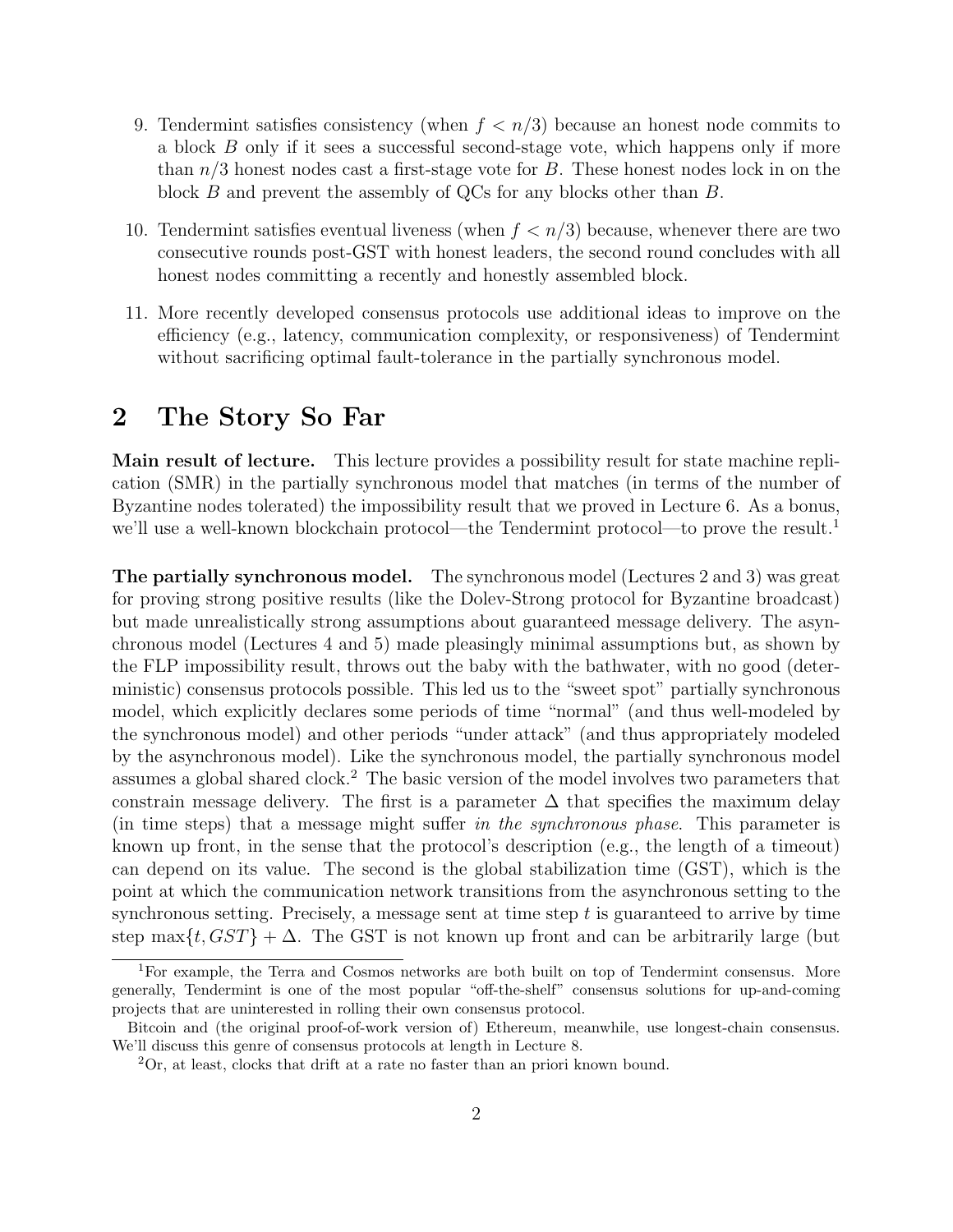finite)—it's the protocol's responsibility to provide guarantees no matter what GST might be.

Recall from Lecture 6 the traditional goals for a consensus protocol in the partially synchronous model:<sup>3</sup>

#### Traditional Goals in the Partially Synchronous Model

- 1. Safety: Safety holds always, even in the asynchronous phase (i.e., pre-GST).
- 2. Eventual liveness: Not long after the GST, safety and liveness both hold.<sup>4</sup>

Let's also remember the specific safety and liveness conditions used in the SMR problem (defined way back in Lecture 2). First, recall that in the SMR problem, clients submit transactions to a network of nodes that are responsible for running a consensus protocol, with each node maintaining a local append-only sequence of transactions (its "history"). Safety and liveness then mean:

Goal  $\#1$ : Consistency. No two nodes ever disagree on the relative order of two different transactions. (Ideally they would stay perfectly in sync, but we allow some nodes to fall behind as long as they eventually catch up with the others.)

Goal #2: Liveness. Every transaction submitted to at least one node is eventually added to every node's local history. (Actually, in this and the next lecture we'll study a slightly weaker notion of liveness, see Section 6 for details.)

Last lecture we stated the following (where, as usual,  $n$  denotes the number of nodes and  $f$  the number of Byzantine nodes):<sup>5</sup>

**Theorem 2.1** ([?]) There exists a deterministic protocol for the SMR problem that satisfies consistency and eventual (post-GST) liveness in the partially synchronous model if and only

<sup>&</sup>lt;sup>3</sup>The FLP impossibility theorem tells us that we can't hope for both safety and liveness during the asynchronous phase.

<sup>&</sup>lt;sup>4</sup>How long, exactly? There is interesting research on that question (see e.g.  $[?]$ ), but we won't have time to discuss it. For our purposes, think of the number of time steps needed as bounded above by some polynomial function of  $\Delta$  and possibly also the number of nodes n.

<sup>5</sup>Actually, in Lecture 6 we stated this result for the (single-shot) Byzantine agreement (BA) problem rather than the (multi-shot) SMR problem, but the same result holds true either way. The proof of the "only if" impossibility result in that lecture (for the BA problem) can be reworked to apply also to the SMR problem (as you should verify). For the "if" direction (proved for the SMR problem in this lecture), in the  $f < n/3$  regime that we're interested in, the BA problem reduces to the SMR problem and so the possibility result translates immediately from the latter to the former. (A good exercise: show how to build, given an SMR protocol that guarantees consistency and liveness in the partially synchronous model (with  $f < n/3$ ). a BA protocol that satisfies termination, agreement, and validity in the partially synchronous model (with the same  $f$ ). Feel free to use the PKI assumption.)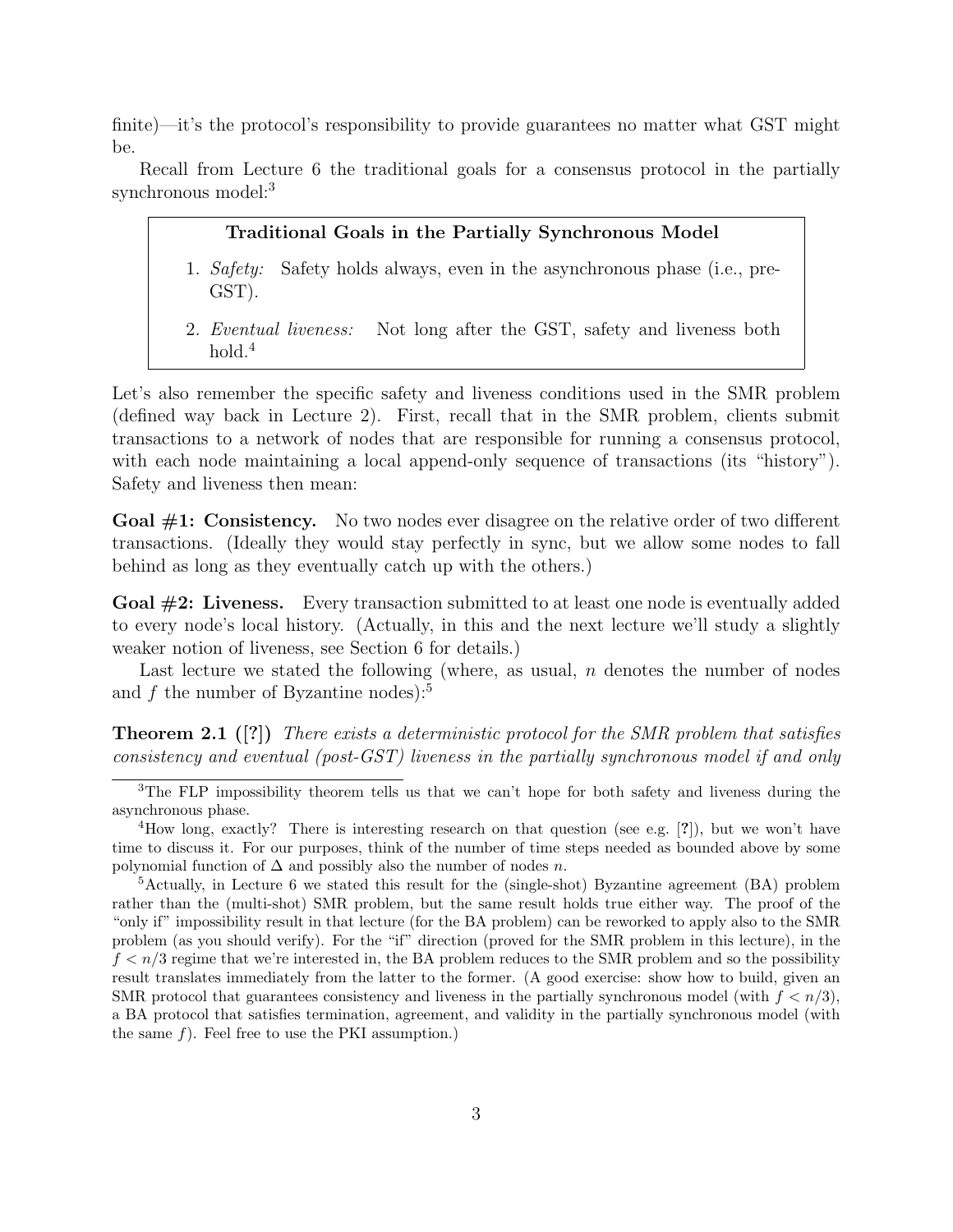if  $f < n/3.6$ 

Theorem 2.1 holds with or without the PKI assumption. In this lecture we'll prove the "if" direction under the PKI assumption, but the same positive result can be achieved without it (see [?]).<sup>7</sup>

### 3 Tendermint: High-Level Ideas

While Tendermint is a 21st-century protocol [?] designed with blockchains in mind, the way that it works strongly resembles an iterated version of classical Byzantine agreement protocols from the 1980s and 1990s (such as in [?, ?]). This section introduces three of the main high-level ideas in the protocol, and the protocol is then detailed in Section 4.

The three ideas outlined in this section will probably seem reasonably natural to you, but keep in mind that there are many different ways in which you could turn those ideas into a precisely defined protocol. And the devil is in the details: most approaches would produce a buggy protocol that fails consistency, eventual liveness, or both.

In some areas of computer science, intuition tends to be a good guide. The design of distributed protocols is not one of those cases. You should be automatically suspicious of any proposal that is not precisely described (as we do for Tendermint in Section 4) or that does not come equipped with rigorous proofs of its alleged safety and liveness guarantees (as in Sections 5 and 6 for the Tendermint protocol).

### 3.1 Idea #1: Iterated Single-Shot Consensus

The first idea is to reduce the multi-shot SMR problem that we care about to single-shot consensus. Tendermint will basically iterate a Byzantine agreement-type protocol over and over again, with one invocation for each block of transactions (i.e., a batch of transactions, sequenced in some way). That is, nodes will agree on block  $#1$  (via single-shot consensus), then on block  $#2$  (ditto), and so on. Each node will be working single-mindedly on one block at a time.<sup>8</sup> Every message that a node sends will be annotated with the block number that its currently working on, and nodes will ignore all messages that concern any past or future blocks (with one small exception, explained below).

Looking ahead, one challenge will be that, in the asynchronous phase, different nodes may be participating in different invocations of the single-shot protocol—some nodes may

 $6$ Remember, whenever you hear a blockchain person or whitepaper refer to a "33% threshold"—generally to justify why a protocol isn't more robust to attacks than it already is—this theorem is where it comes from.

<sup>7</sup>Recall from Lecture 2 that, in the synchronous model with the PKI assumption, there is an SMR protocol that satisfies consistency and liveness even when 99% of the nodes are Byzantine. Thus Theorem 2.1 formally separates the synchronous and partially synchronous models, with some tasks achievable in the former but unachievable in the latter.

<sup>8</sup>Many BFT-type blockchain protocols that followed Tendermint pipeline these single-shot instances to achieve lower latency. For example, if there are two stages of voting per block (see Section 3.3), a node might be permitted to cast a second-stage vote for block #7 and a first-stage vote for block #8 at the same time.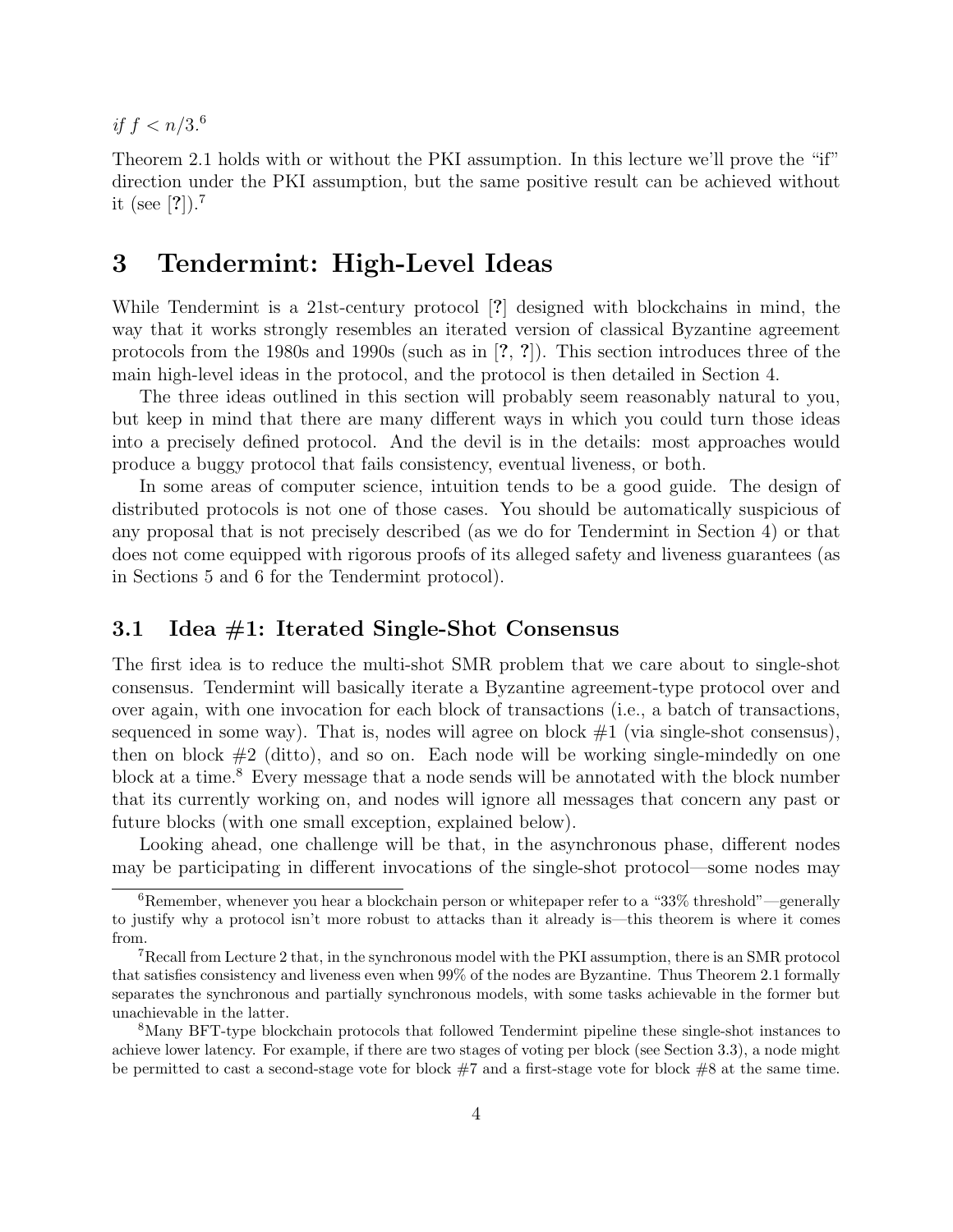be working to figure out block  $#9$  (having already figured out the first eight blocks) while other nodes, to whom key messages have been massively delayed, may still be working on an already-decided-upon block like block  $#7$ .

### 3.2 Idea #2: Aggressive Restarts

To explain the second idea, zoom in on a particular block, say block  $#9$ . As in the Byzantine broadcast problem and its application in SMR protocols (see Lecture 2), there will be a "leader" node responsible for proposing a block to other nodes. There are two obvious issues that could interfere with honest nodes reaching agreement about block  $#9$ . The first is that the leader could be a Byzantine node, sending inconsistent information to different honest nodes. The second is that, before the global stabilization time, honest nodes' messages could be massively delayed. The solution is for the nodes working on block  $#9$  to restart (with the next leader) after a short period of time if they don't see sufficient progress. The hope (which we'll formalize in Section 6) is that eventually—once GST has passed and the current leader is honest, if not earlier—the honest nodes will be able to come to agreement on block  $#9$  and move on to block  $#10$ . One key challenge is that, due to inconsistent behavior by Byzantine nodes and/or big message delays, some but not all honest nodes may "see sufficient progress" by the restart time, and this should raise red flags about possible consistency violations. This issue is addressed by the last high-level idea.

### 3.3 Idea #3: Two Stages of Voting

The third and most clever idea in the Tendermint protocol is to use two stages of voting in each attempt by honest nodes to come to agreement on the next block.

Why do we need two stages of voting rather than one? The issue, mentioned above, is that different honest nodes may perceive different outcomes of a vote. For example, for a simple majority vote with the two options "commit to block  $B$ " and "try again with a new leader," some honest nodes may see over 50% of the votes for the first option and the other honest nodes over 50% supporting the second option. Again, each of two separate forces is powerful enough to cause different honest nodes to see different vote counts: inconsistent messages from Byzantine nodes (sending votes for one option to some honest nodes and the other option to the rest) and (at least pre-GST) big message delays (with some honest votes arriving on time and some delayed indefinitely).

Presumably nodes that perceive the vote as a success will perform one action (e.g., commit the proposed block as block  $\#9$  to their local history) while the others perform a different action (e.g., restart with the next leader). This could easily lead to a violation of consistency (e.g., if the next leader proposes a different block for block  $#9$  and the as-yet-uncommitted nodes agree to it).

Fundamentally, the problem with one stage of voting is that there are only two possible outcomes, and so disagreeing honest nodes perceive "diametrically opposite" outcomes. With two stages of voting—and with the second-stage vote taken only if the first-stage vote succeeds—there are three possible outcomes (first stage fails, first stage succeeds but second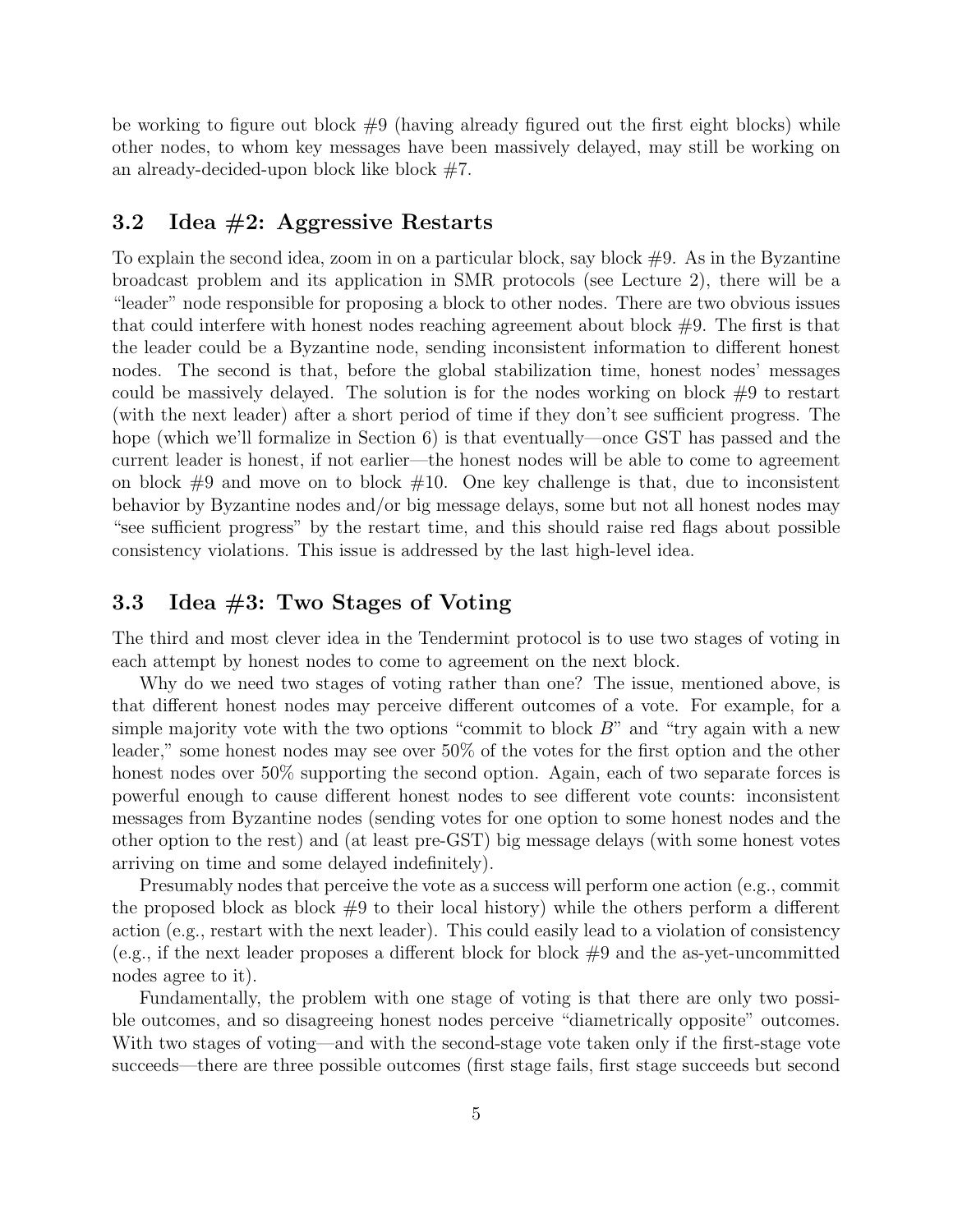stage fails, and both stages succeed). While it's still the case that different honest nodes may observe different outcomes, the hope is that the "intermediate" outcome allows an honest node to hedge its bets between the more extreme outcomes of committing to a block and restarting the agreement process with a brand-new block. Intuitively, if an honest node observes a first-stage voting success and a second-stage failure, it will "lock in" on a block that it's pretty sure will wind up being block  $#9$ , but without irrevocably committing to it. The node remains open to subsequent arguments that it should lock in on a different block instead, but will only do so if confronted with overwhelming evidence that it is behind the times and needs to catch up with the most recent information.

# 4 The Tendermint Protocol

### 4.1 Preliminaries

Fidelity of description. There are many variants of the Tendermint protocol. The variant described in this lecture is meant to be the most straightforward possible implementation that is faithful to the three big ideas in Tendermint (Section 3), subject to actually being correct. This choice means sacrificing some amount of efficiency—for example, we won't worry about the details of who sends which messages to whom (every message will be signed by its sender and broadcast to everybody) or about optimizing constant factors in the protocol's rate of block production. (Of course, these details can be important for an efficient concrete implementation of Tendermint.) Another consequence is that the proofs of consistency and liveness (in Sections 5 and 6, respectively) will not be as slick as for some other variants.

**PKI** assumption. The Tendermint protocol makes use of the PKI assumption, and begins with a commonly known list of nodes and their public keys. (Each node is assumed to know its own private key.) The PKI assumption is not necessary to achieve optimal faulttolerance in the partially synchronous model (as originally shown by Dwork, Lynch, and Stockmeyer [?]), but it is a convenient and reasonably natural assumption in a blockchain setting.<sup>9</sup>

Rounds. In the partially synchronous model (see Section 2), all the nodes know and agree on at all times the current time step (with no communication needed), even in the asynchronous phase. Also, there is a known upper bound  $\Delta$  on the maximum number of time steps that a message might get delayed during the synchronous phase (after GST).<sup>10</sup> In Tendermint, a round corresponds to  $4\Delta$  consecutive time steps, and represents one attempt at reaching agreement on a block before restarting (see Section 3.2). The first round starts at time 0 and ends at time  $4\Delta$ , the second starts at time  $4\Delta$  and ends at time 8 $\Delta$ , and so

 ${}^{9}$ It is especially natural for proof-of-stake blockchains (see Lecture 12), which typically require registration of a public key as a prerequisite to contributing to block production. "BFT-type" consensus protocols like Tendermint generally show up in such proof-of-stake blockchains.

<sup>&</sup>lt;sup>10</sup>In a typical Tendermint instantiation,  $\Delta$  might be set to roughly one second. (You can think of each time step as one millisecond, for example, in which case this choice corresponds to  $\Delta = 1000$ .)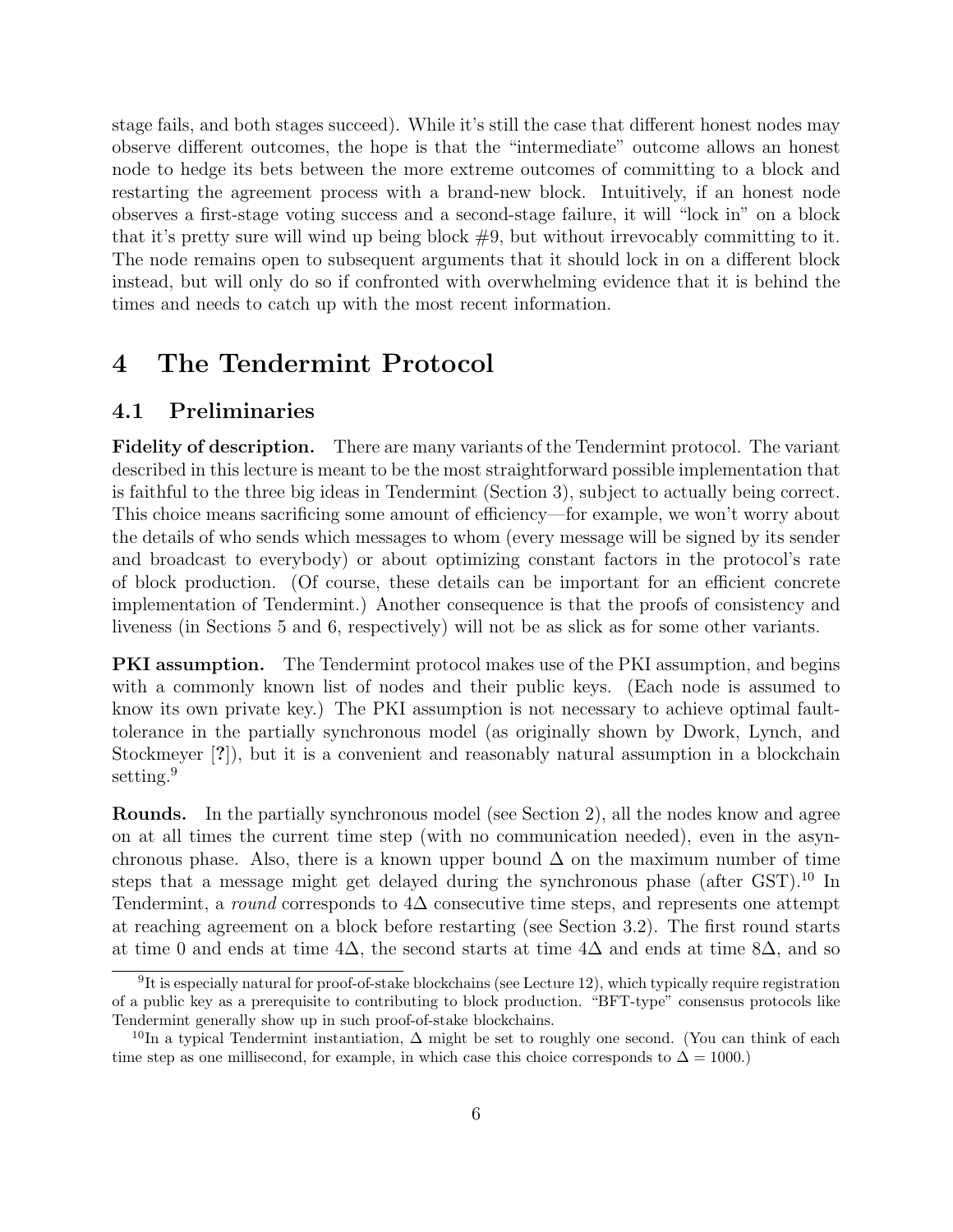on. Because all nodes always know the current time step (and the length of each round), all nodes always know the current round number (even in the asynchronous phase).<sup>11</sup> The protocol description depends on the value of the parameter  $\Delta$ , and this is allowed because the value  $\Delta$  is assumed to be known a priori. (By contrast, the protocol description *cannot* depend on the (unknown) global stabilization time.)

Rotating leaders. Each round will have a unique leader node responsible for proposing a block, with nodes taking turns as the leader. This plan should remind you of our SMR protocol in Lecture 2 for the synchronous model, with each leader acting as the sender in a Byzantine broadcast subroutine such as the Dolev-Strong protocol. (This lecture, without the benefit of synchrony, the Tendermint protocol can't afford to wait for a round to conclude with agreement on a block and instead restarts after a timeout.) Because the names of the nodes running the protocol and the current round are common knowledge (as we're in the permissioned model with a shared global clock), all nodes always know who the current leader is (e.g., node 1 in the first round, node 2 in the second round, and so on).

### 4.2 Quorum Certificates (QCs)

This section highlights a crucial definition (which is common to most "BFT-type" consensus protocols, not just Tendermint).

Votes. As suggested in Section 3.3, nodes will be voting on blocks. Such a vote has five attributes:

#### Attributes of a Vote

- 1. the identity of the voter (as proved via a cryptographic signature that could only have be created by that node);
- 2. the block (i.e., ordered sequence of not-yet-executed transactions) that the vote is for;
- 3. the block number (e.g., block  $#9$ );
- 4. the round number (e.g., round  $\#117$ );
- 5. the voting stage (first or second).

Accordingly, you can think of a vote as a 5-tuple  $(i, B, h, r, s)$ . (Here "h" stands for "height," which is synonymous with the block number.)

The first two attributes should be self-explanatory—votes are for specific blocks, and to avoid ballot-stuffing the protocol must be able to associate each vote with a specific node.

 $11\,\text{By contrast, staying in sync on the current block number does require communication between nodes.}$ (e.g., sending and receiving votes), and for this reason different nodes may be working on different block numbers during the asynchronous phase (see also Section 3.1).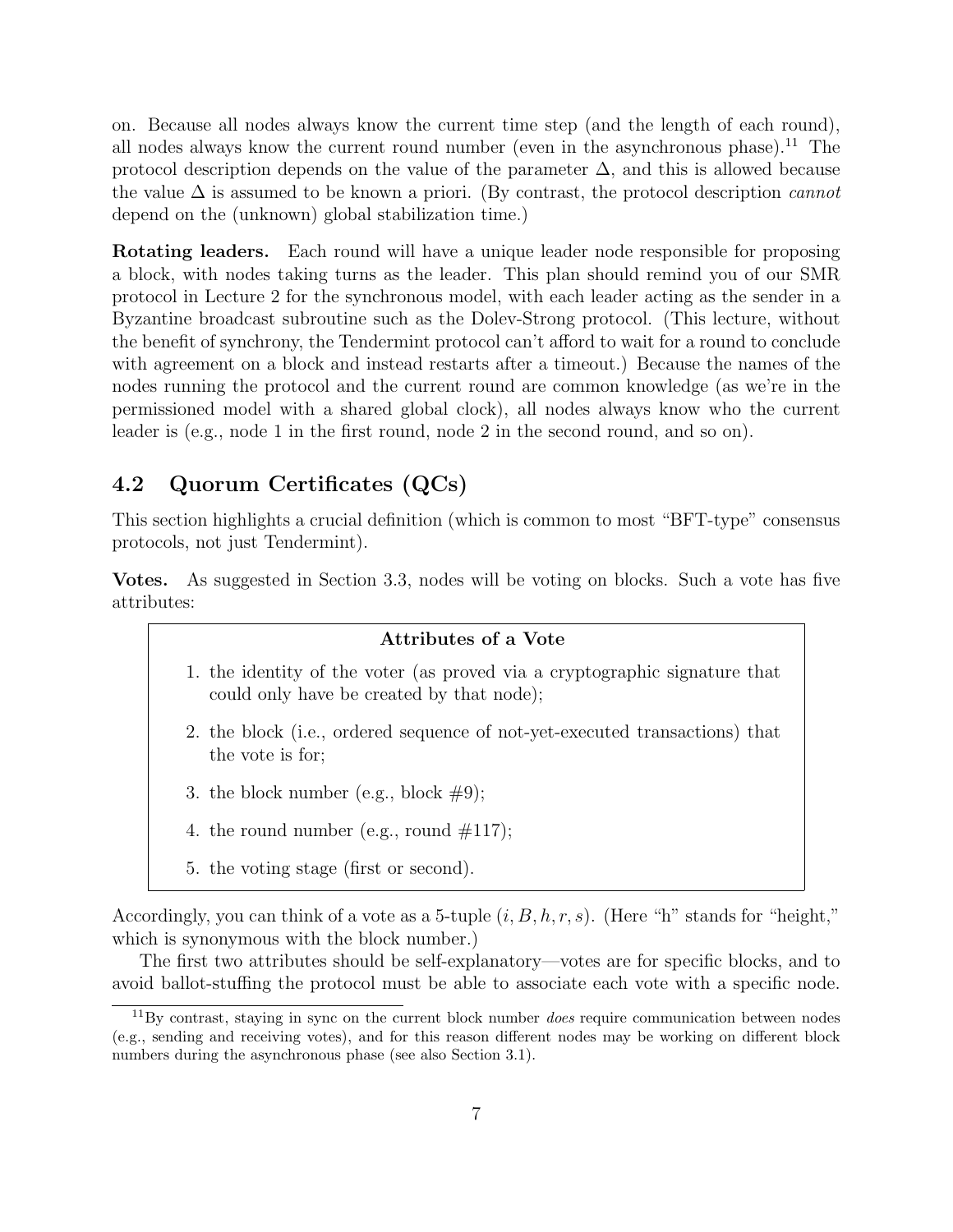(Note that we're taking advantage of the PKI assumption here.) Section 3 foreshadowed the other three attributes. Because different instances of single-shot consensus shouldn't interfere with each other and different nodes may be working on different blocks (Section 3.1), votes should be annotated with the block number. Because reaching agreement on a given block may require multiple restarts (Section 3.2), a vote must be explicitly associated with the round in which it was cast. Finally, because each attempt at agreement (in a given round, for a given block) requires two stages of voting (Section 3.3), a vote must indicate which stage it belongs to.

**Definition of QCs.** Call a triple  $(h, r, s)$  a referendum (on the outcome of stage s of voting within round r and for block number h). Here's the key definition (where as usual, n denotes the number of nodes, which is common knowledge in the permissioned setting):

**Definition 4.1 (Quorum Certificate (QC))** A quorum certificate  $(QC)$  is a set of votes from at least  $\frac{2}{3}n$  distinct voters that are all for the same block in the same referendum.

In other words, all the votes in a QC agree in their last four components (and take on at least  $\frac{2}{3}n$  different values in the first component). A QC represents a supermajority of support for a specific block (in a specific referendum). We will sometimes say that the QC supports that block. We can interpret a QC as a "successful vote" (for the supported block in the given referendum).

Properties of QCs. Next is a simple but important lemma about QCs, which will also mark the first entrance of the famous "33%."

**Lemma 4.2 (QC Overlap Property)** Every pair of QCs overlaps in at least  $n/3$  nodes.

*Proof:* Let  $Q_1, Q_2$  denote a pair of QCs. By definition, at most  $n/3$  nodes are not represented in  $Q_1$ . Similarly, at most  $n/3$  nodes are not represented in  $Q_2$ . This leaves at least  $n-(n/3) (n/3) = n/3$  nodes that must be represented in both  $Q_1$  and  $Q_2$ .

Lemma 4.2 is true no matter how many nodes are Byzantine (all it is is some simple counting). But something special happens once the fraction of Byzantine nodes drops below one third:

Corollary 4.3 (Two QCs Overlap in an Honest Node) If  $f \le n/3$ , then every pair of QCs overlaps in at least one honest node.

How is this helpful? As we'll see, honest nodes in the Tendermint protocol will be instructed to vote at most once in each referendum. Byzantine nodes may engage in doublevoting (sending votes for a block  $B$  to some honest nodes and for a different block  $B'$  to the rest), but with  $f < n/3$ , they will be unable to create QCs for two different blocks in the same referendum.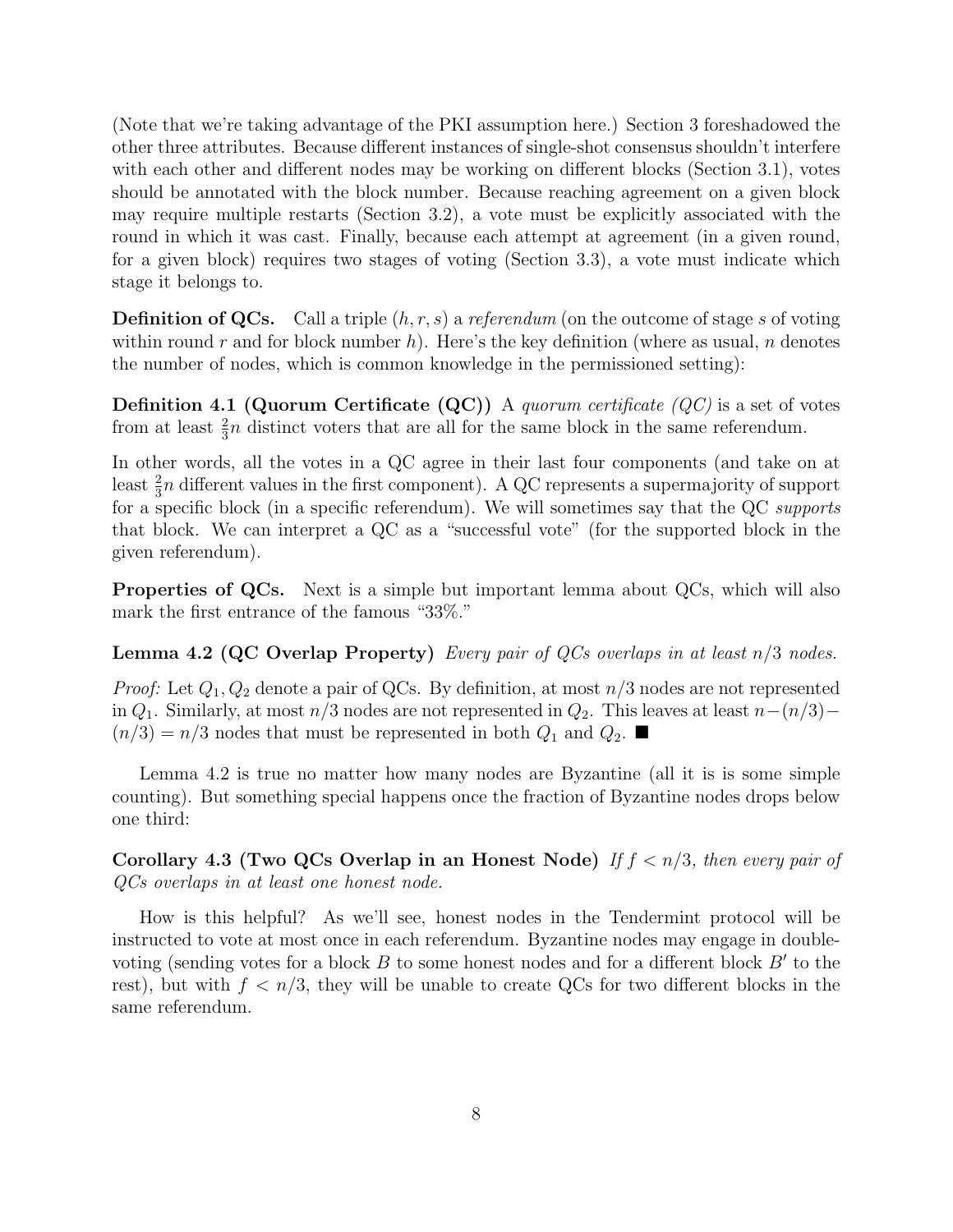Corollary 4.4 (At Most One QC Per Referendum) Suppose that every honest node votes at most once per referendum and that  $f < n/3$ . Then, if  $Q_1$  and  $Q_2$  are QCs for the same referendum,  $Q_1$  and  $Q_2$  support the same block.<sup>12</sup>

*Proof:* By the previous corollary, some honest node i is represented in both QCs. By assumption, that node does not vote more than once in the referendum. Thus, both QCs must support the same block (whichever block node i voted for in that referendum).  $\blacksquare$ 

Newer and older QCs. In the Tendermint protocol, every (honest) node i will maintain two local variables, a block  $B_i$  and a QC  $Q_i$  that supports  $B_i$ . (One exception: when a node first starts working on a new block number, it sets  $Q_i$  to null and  $B_i$  to the as-yetunexecuted transactions that it knows about, ordered arbitrarily.) Intuitively,  $B_i$  indicates node *i*'s current belief about what the next block should be.

As we'll see, a node may cast aside an old QC in favor of a new one (for the same block number). Precisely, a (non-null) QC  $Q_1$  with referendum  $(h, r_1, s_1)$  is more recent than another (non-null) QC  $Q_2$  with referendum  $(h, r_2, s_2)$  if: (i)  $Q_1$  is from a later round (i.e.,  $r_1 > r_2$ ); or (ii)  $Q_1, Q_2$  are from the same round but  $Q_1$  is from a later stage (i.e.,  $r_1 = r_2$ ) and  $s_1 > s_2$ ). Any (non-null) QC is considered more recent than a null value.<sup>13,14</sup>

### 4.3 Protocol Pseudocode

As mentioned earlier, each round of the Tendermint protocol consumes  $4\Delta$  time steps, where  $\Delta$  denotes the maximum message delay following the global stabilization time. Every (honest) node will take actions only at time steps that are multiples of  $\Delta$  (with messages possibly received in between consecutive such multiples). Accordingly, each round has 4 phases, which we'll explain first in pseudocode and then in English.

The pseudocode below is for a node i working on a particular block number  $h_i$ . The node ignores all messages received that are about different block numbers (with one small exception, detailed at the end of this section). Also, remember that every sent message should be signed by the sender. Messages that could not have plausibly been sent by an honest node are automatically ignored by honest nodes. This applies, for example, to messages missing a signature; round-r block proposals by any node that is not the leader of round  $r$ ; and any message beyond what is expected (e.g., if a node hears more than one block proposal from the same leader, it ignores all but the first).

<sup>&</sup>lt;sup>12</sup>They may differ in the specific identities of the  $\geq \frac{2}{3}n$  voters, but this is harmless (as we'll see).

<sup>&</sup>lt;sup>13</sup>For the edge case in which we're comparing two null values, it will be convenient to allow a node to replace either with the other.

<sup>&</sup>lt;sup>14</sup>We're not worried about QCs that concern different block numbers, as they don't interact with each other. We're also not worried about the case in which  $r_1 = r_2$  and  $s_1 = s_2$ , as Corollary 4.4 then guarantees that  $Q_1$  and  $Q_2$  support the same block (and thus may as well be the same QC).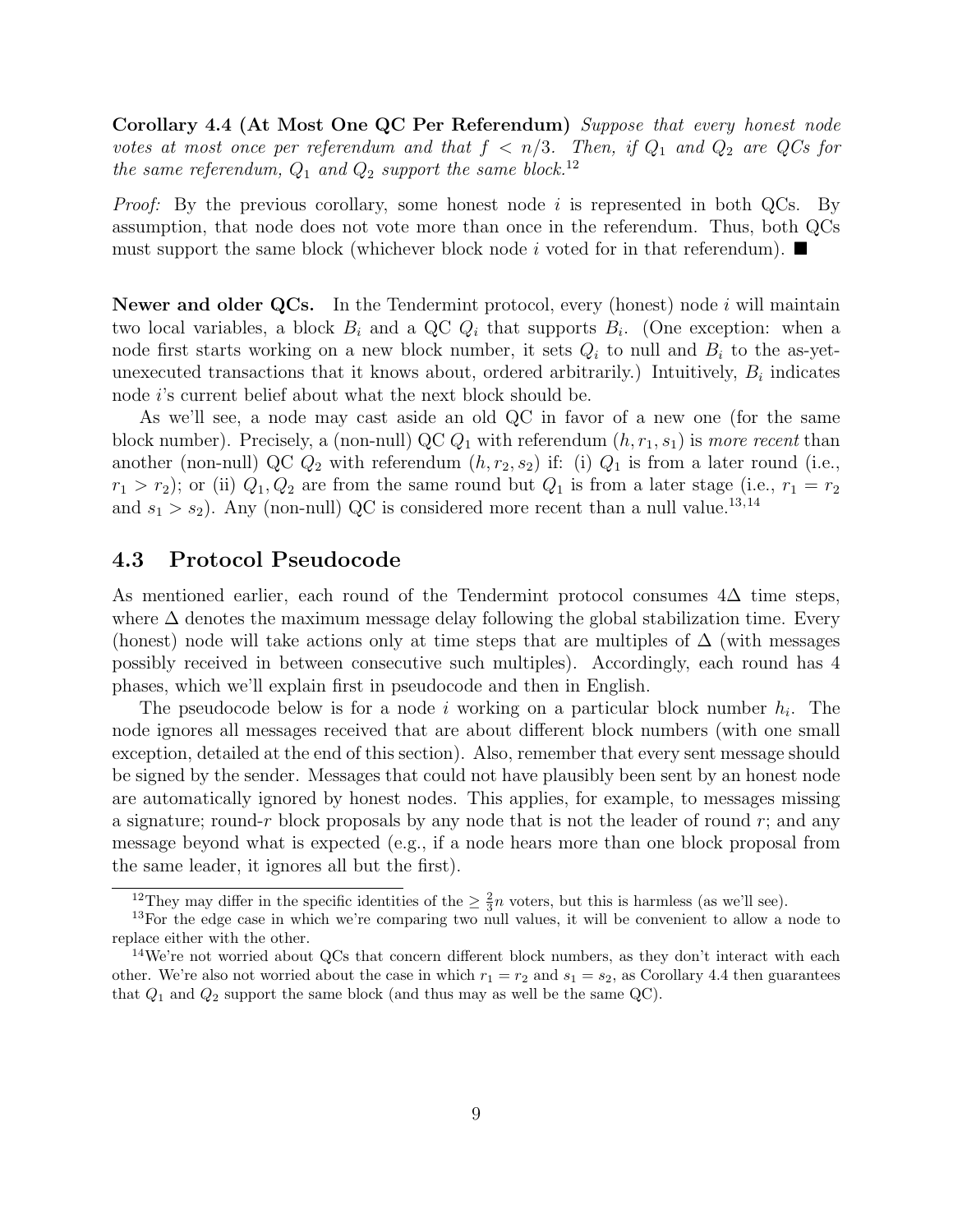#### (A Version of) the Tendermint Protocol

**Assumptions:** local node i is working on block number  $h_i$ , with local variables  $B_i$  and  $Q_i$ (initialized as in Section 4.2). All messages for other block numbers are ignored (with one exception, see "in the background" below). Current round is r. Leader of round r is  $\ell$ .

// First phase (executed at time  $t = 4\Delta r$ ) 1 if  $i = \ell$  then  $\ell$  then  $\ell$  flocal node is the current leader **2** if  $\ell$  has received a height- $h_i$  QC more recent than  $(B_\ell, Q_\ell)$  then 3 B $\ell := B_j, Q_\ell := Q_j$  // update accordingly, to the most recent one  $(B_j, Q_j)$ 4 broadcast  $(B_{\ell}, Q_{\ell})$  to all nodes // annotated with  $h_i, r$ , signature // Second phase (executed at time  $t = 4\Delta r + \Delta$ ) 5 if i has received  $(B_\ell, Q_\ell)$  from  $\ell$  then // must be signed by  $\ell$ 6 if  $Q_{\ell}$  at least as recent as  $Q_i$  then // out-of-date, need to update  $B_i := B_\ell,\, Q_i := Q_\ell$ s broadcast  $(B_i, Q_i)$ // keep all nodes up-to-date 9 broadcast first-stage vote for  $B_i$ // annotated with  $h_i, r$ , signature // (no vote cast if  $(B_{\ell}, Q_{\ell})$  not received on time) // Third phase (executed at time  $t = 4\Delta r + 2\Delta$ ) 10 if i has received at least  $\frac{2}{3}n$  round-r (first-stage) votes for a block B then 11  $B_i := B$ // might or might not change the value of  $B_i$ 12  $Q_i :=$  the votes above // constitute a round- $r$  stage-1 QC 13 broadcast  $(B_i, Q_i)$ // keep all nodes up-to-date 14 broadcast second-stage vote for  $B_i$ // annotated with  $h_i, r$ , signature // (no vote cast if no round- $r$  stage-1 QC is received on time) // Fourth phase (executed at time  $t = 4\Delta r + 3\Delta$ ) 15 if i has received at least  $\frac{2}{3}n$  round-r second-stage votes for a block B then 16  $B_i := B$ // might or might not change the value of  $B_i$ 17  $Q_i :=$  the votes above // constitute a round-r stage-2 QC 18 broadcast  $(B_i, Q_i)$ // keep all nodes up-to-date 19 commit  $B_i$  to local history as block number  $h_i$  // worry: consistency? 20 increment  $h_i$  // next round, will start working on the next block 21 reset  $B_i$  to the known as-yet-unexecuted transactions (ordered arbitrarily) 22 reset  $Q_i$  to null // (no block committed if no round- $r$  stage-2 QC received on time) // Addendum (at time  $t = 4\Delta r + 4\Delta$ , just before first phase of round  $r + 1$ ) // (Catch up with all future blocks that have already been decided upon) 23 while i is in possession of a height- $h_i$  stage-2 QC Q for a block B do 24 carry out lines 18–22 from the fourth phase (with  $(B, Q)$  playing the role of  $(B_i, Q_i)$ ) // In the background (at all times) 25 store all QCs received for blocks  $h_i + 1, h_i + 2, \ldots$  // for use in lines 2 and 23--24

The round and leader are common knowledge. Let's walk through the pseudocode that dictates the behavior of the honest nodes. Consider an honest node  $i$  that is trying to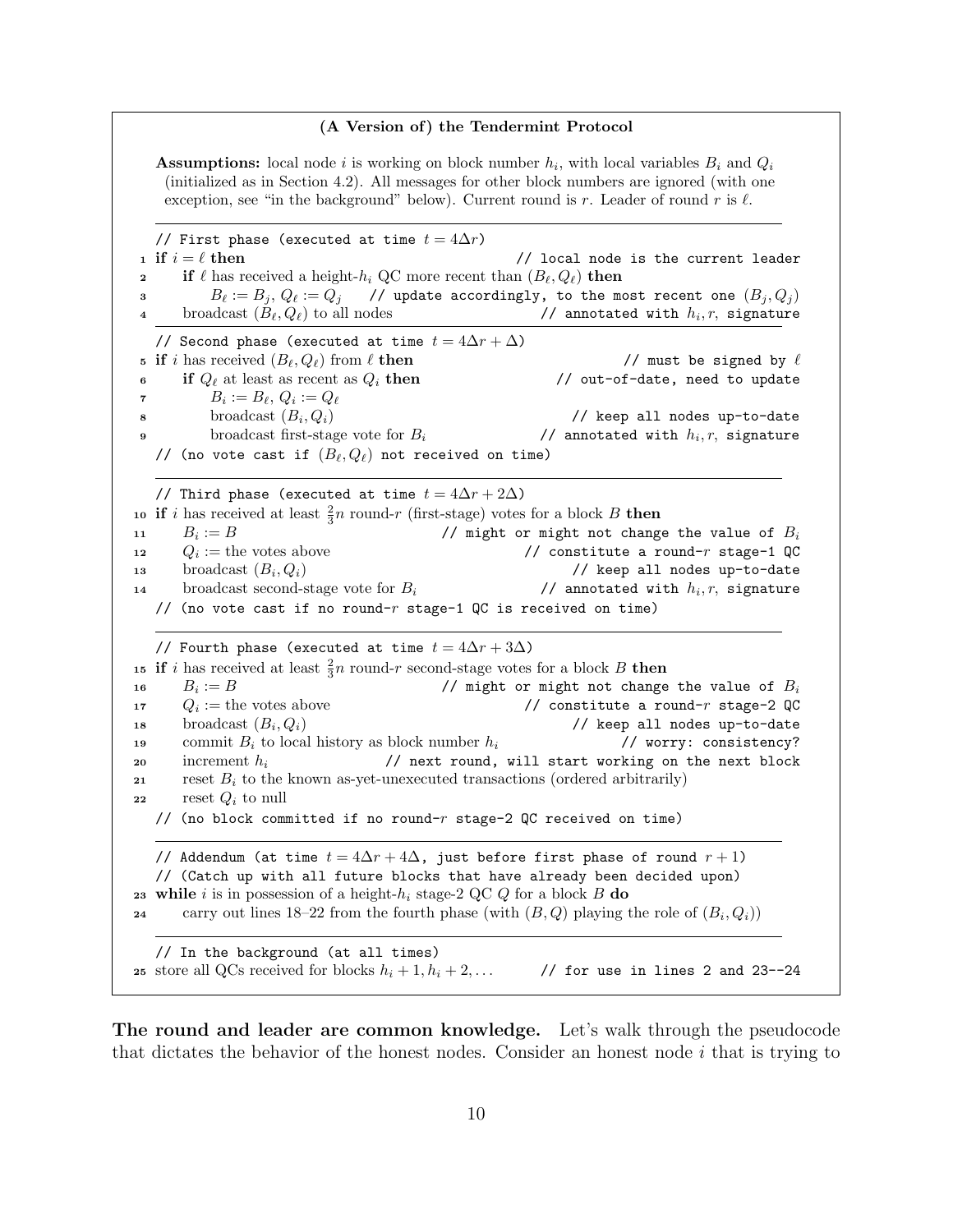figure out block number  $h_i$  (having already finalized and committed to blocks  $1, 2, \ldots, h_i-1$ ), and consider the beginning of a round r. (Which is time step  $4\Delta r$ , assuming that we start numbering rounds at 0.) Because we're working in the permissioned and partially synchronous setting (with a shared global clock), and assuming a commonly known leader rotation (e.g., round robin in order of the node ID), node  $i$  automatically knows the current round r and the identity of the leader  $\ell$  of this round.

**First phase.** The first phase is relevant only if node i happens to be the round-r leader  $\ell$ . In this case, the node is responsible for proposing a block to the other nodes (much as the sender in the Byzantine broadcast problem). Node  $i$  first checks if it has received any (height- $h_i$ ) QCs from other nodes that are more recent than its incumbent QC, and if so it updates its locally stored QC  $Q_i$  to the most recent one received (and the variable  $B_i$  to the block supported by  $Q_i$ ). Node i then broadcasts a proposal for the block  $B_i$  (along with the supporting  $\mathbb{Q} \mathbb{C} \mathbb{Q}_i$  to all nodes. (For ease of exposition, imagine that node i also sends such a message to itself, which arrives immediately.) Node  $i$  adds its signature to each of these messages, along with the block number  $h_i$  and the round number  $r$ .

Second phase. The second phase is meant for non-leaders to process any block proposals that might have been sent in the first phase. Each node  $i$  listens during the time steps  $4\Delta r, 4\Delta r + 1, \ldots, 4\Delta r + \Delta$  for a block-QC pair sent by the leader  $\ell$  of the current round. (If more than one is received, all but the first are ignored. Proposals by nodes other than  $\ell$ are likewise ignored.) If no such pair is received by time step  $4\Delta r + \Delta$  (due to a Byzantine leader or delayed messages), node  $i$  does nothing in the second phase. If node  $i$  receives such a pair  $(B_\ell, Q_\ell)$  in which  $Q_\ell$  is at least as recent as its locally stored QC  $Q_i$ , the node jettisons its values of  $B_i$  and  $Q_i$  and replaces them with the newly received values  $B_\ell$  and  $Q_\ell$ . Node i does this whether or not the new block  $B_\ell$  matches the old one  $B_i$ . In this case, the node also broadcasts the new values of  $(B_i, Q_i)$  to all nodes (to help them stay up-to-date), along with its first-stage vote for  $B_i$ .<sup>15</sup> (If  $Q_i$  is more recent than  $Q_\ell$ , node i concludes that the leader  $\ell$  must be out of date (or Byzantine), and so it sticks to its guns with the incumbent values of  $(B_i, Q_i)$  and skips this phase's referendum.)<sup>16,17</sup>

Third phase. In the third phase, nodes try to ascertain the outcome of the referendum that took place at the second phase of the round (without any bias from whatever vote they themselves cast in that referendum). If a node receives a supermajority—with at least twothirds of the nodes represented, possibly including that node itself—of round- $r$  stage-1 votes

<sup>&</sup>lt;sup>15</sup>In a more efficient implementation, you could imagine this all-to-all communication step being replaced with an all-to-one step followed by a one-to-all step, with the leader responsible for collecting votes and then broadcasting the results. (This would reduce the number of messages in the phase from quadratic to linear, while possibly blowing up the size of each message.)

<sup>&</sup>lt;sup>16</sup>Recall from Corollary 4.4 that, under our standing assumption that  $f < n/3$ , there can't be a "tie" in recency between  $Q_i$  and  $Q_\ell$ —if they belong to the same referendum, they must support the same block.

 $17A$  good exercise is to show that Tendermint's consistency (Theorem 5.1) and eventual liveness (Theorem 6.2) properties remain true if honest nodes also vote for the leader's proposal  $(B_\ell, Q_\ell)$  whenever  $B_\ell = B_i$ (even if  $Q_{\ell}$  is less recent than  $Q_i$ ).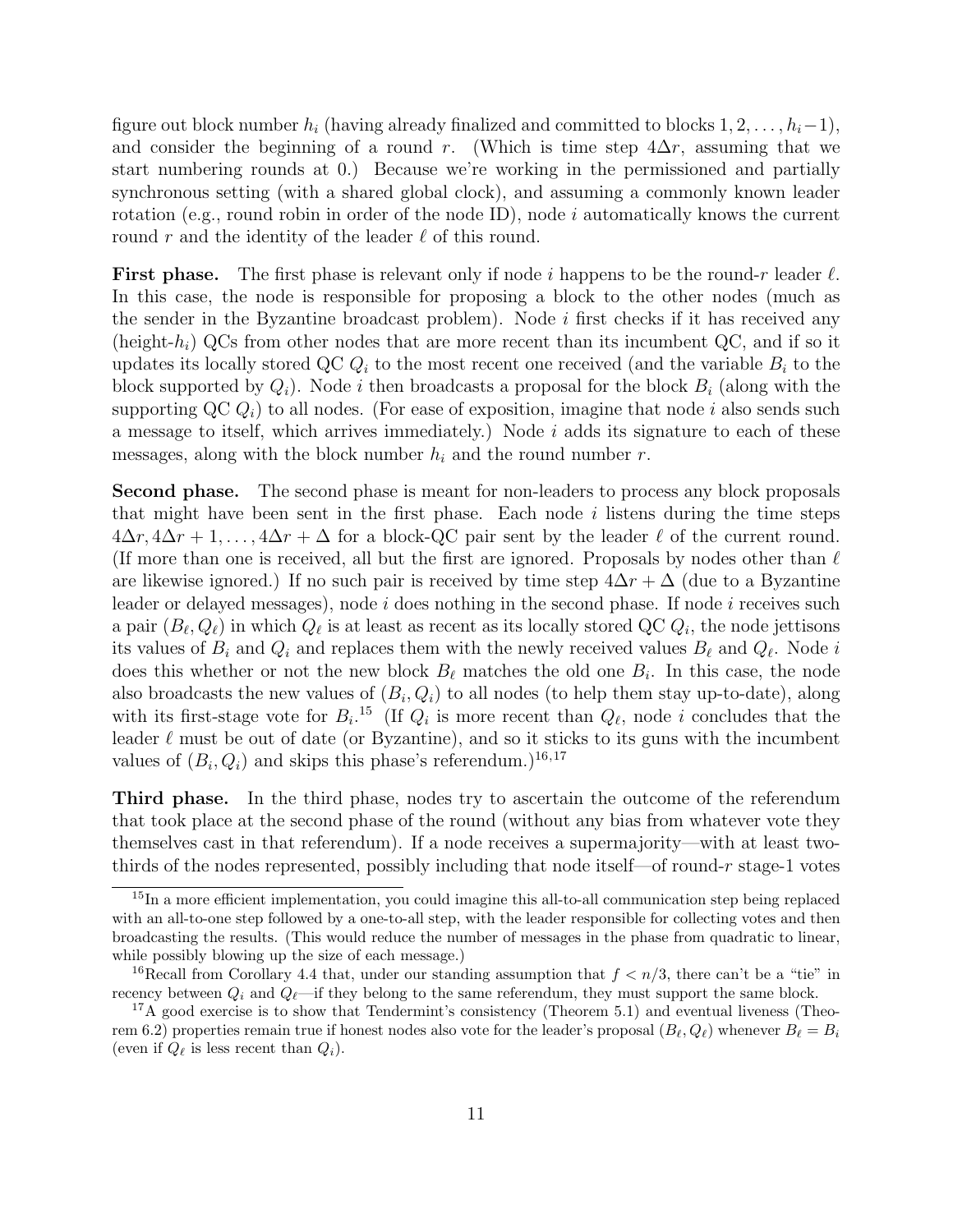for the same block B by the end of time step  $4\Delta r + 2\Delta$ , it considers B the conclusive winner of the referendum. (By Corollary 4.4, assuming  $f < n/3$ , there is at most one such winner.) Node *i* adopts block  $B$  as its locally stored block  $B_i$  and assembles the received votes into a QC supporting B. (By definition, these votes constitute a QC, seen first-hand, for block B in the referendum at the previous phase.) This is the most recent  $QC$  imaginable, so node i adopts it as the new value of  $Q_i$ . Finally, it notifies all the nodes by broadcasting  $(B_i, Q_i)$ , along with a second-stage vote for  $B_i$  (annotated as usual with the block number  $h_i$ , the round number r, the stage number  $s = 2$ , and is signature). If node i does not receive such a supermajority by the end of time step  $4\Delta r + 2\Delta$ , it does not cast a second-stage vote.

Fourth phase. In the fourth phase, nodes look for evidence of a successful referendum in the third phase (again, without any bias from whether they themselves participated in that referendum). If a node receives a supermajority of round- $r$  stage-2 votes for the same block B by the end of time step  $4\Delta r + 3\Delta$ , it considers B the winner of that referendum. (Again, assuming  $f < n/3$ , there is at most one such winner. If node i does not receive such a supermajority by the end of time step  $4\Delta r + 3\Delta$ , it does nothing in this phase.) In this case, analogous to the third phase, node i adopts block  $B$  as its locally stored block  $B_i$ , assembles the received votes into a (seen first-hand and most recent possible) stage-2 QC supporting B, sets  $Q_i$  to this QC, and broadcasts  $(B_i, Q_i)$  to all the nodes. But now that B has survived not one but two stages of voting, node i takes the plunge and *permanently commits block* B as block number  $h_i$  in its local history. (Our proof of consistency in Section 5 will have to rule out the possibility of any other honest node ever committing any other block as block number  $h_i$  it its own history, even during the asynchronous phase.) Having committed to block number  $h_i$ , node i will switch to start working on block  $h_i + 1$  in round  $r + 1$ , with its local variables  $B_i$  and  $Q_i$  reset appropriately (to the as-yet-unexecuted transactions the node knows about and null, respectively).

**Final details.** An honest node i working on block number  $h_i$  ignores messages about earlier blocks. It also ignores messages about future blocks, with one exception: whenever it receives a QC for a future block  $h > h_i$  (as would be broadcast by an honest node in line 4, 8, 13, 18, or 24), it saves it in its back pocket for future use. First, these saved QCs potentially come in handy the next time  $i$  is a leader (they would be processed in lines  $2-3$ ). Second, at the end of each round, node i processes any saved stage-2  $QCs$  that it has received for future blocks, subject to the constraint that it commits to a height- $h$  block only after committing to blocks for all previous heights. (There's no point to participating after-the-fact in the corresponding single-shot consensus instances, so node i skips them and directly adopts the already-agreed-upon future blocks.)

Perspective. It's not at all obvious that the Tendermint protocol satisfies consistency or eventual liveness when less than a third of the nodes are Byzantine, and you should demand careful proofs of both those properties (as will be supplied in Sections 5 and 6). Frankly, it's hard to imagine coming up with this protocol without simultaneously writing out the proofs of its key properties (a great example of how protocol analysis can inform protocol design).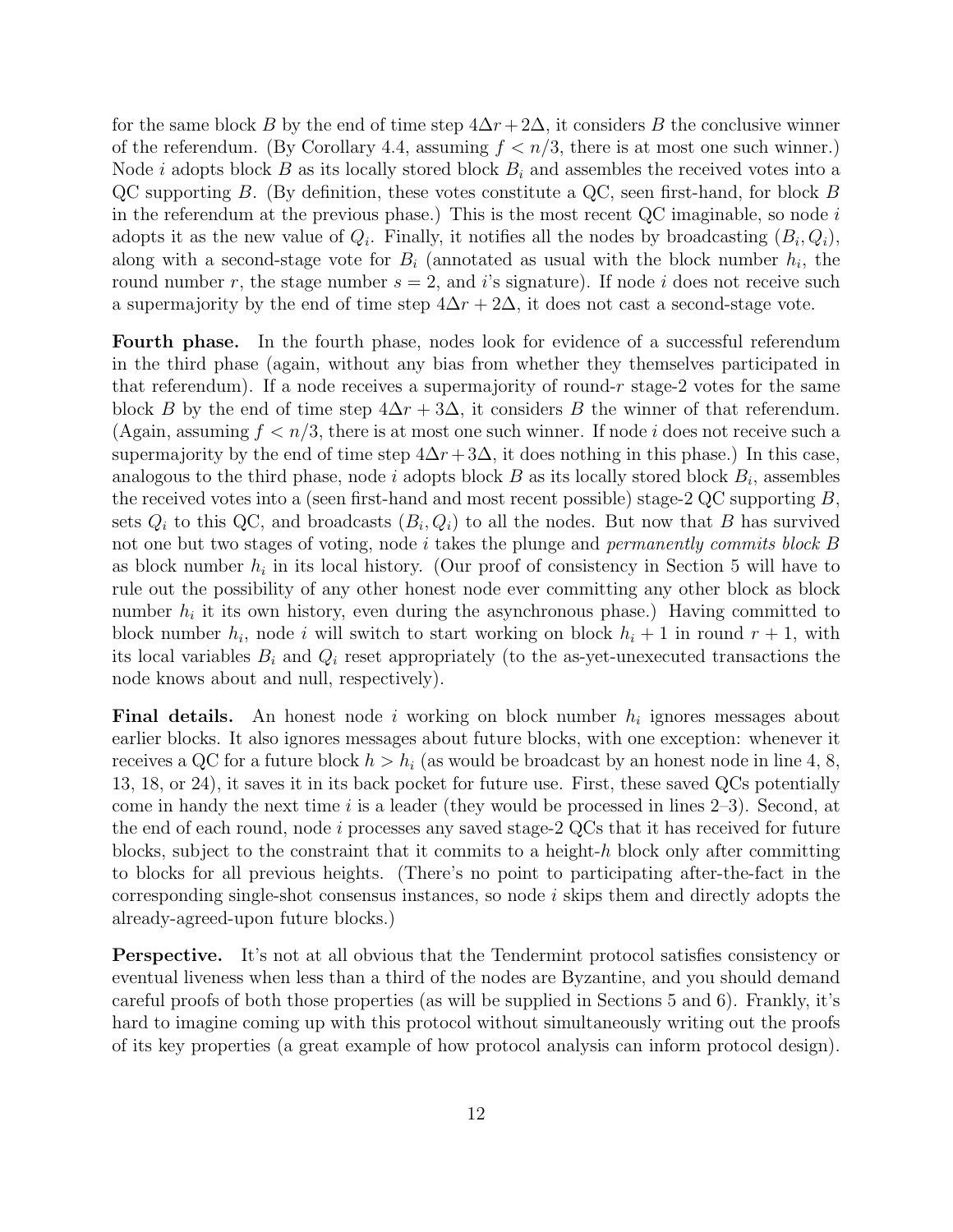As we've said many times, intuition doesn't get you very far with distributed protocols the devil is usually in the details, and getting those details right generally requires careful mathematical analysis.

# 5 Proof of Consistency

The goal of this section is to prove that the Tendermint protocol satisfies consistency, even in the asynchronous phase. The proof here sacrifices some degree of brevity in exchange for (relatively) easy line-by-line verifiability.

Theorem 5.1 (Consistency of the Tendermint Protocol) In the Tendermint protocol, if  $f < n/3$  and two honest nodes commit blocks B and B' to their local histories as the same block number h, then  $B = B'$ .

Consistency rules out the epic fail of two honest nodes committing to two different versions of the same block number. In other words, as soon as a single honest node commits a block B to its local history as block number h, that block can be considered as "finalized" no other honest node will ever consider any block other than B as the rightful occupant of block number h.

Theorem 5.1 *does* leave open the possibility that some honest nodes will be lagging behind others. The theorem promises that the tortoises, once they catch up to the hares, will reach exactly the same conclusions.

Proof of Theorem 5.1: We'll prove the theorem block by block, so zoom in on your favorite block number h. The plan is to prove that, if  $Q_1$  and  $Q_2$  are height-h stage-2 QCs (possibly from different rounds) supporting blocks  $B_1$  and  $B_2$ , then  $B_1 = B_2$ . In other words, at no point in the protocol will there ever be two stage-2 QCs for a given block number that support different blocks. Because possession of a height-h stage-2 QC for a block B is a prerequisite for an honest node to commit to block  $B$  at the height  $h$  (as per the fourth phase of the pseudocode), this will imply that no two honest nodes ever commit to different blocks at height  $h^{18}$ 

Let r denote the first round in which more than  $n/3$  honest nodes contribute height-h stage-2 votes in support of a common block; denote this set of honest nodes by S and the block they voted for by  $B^*$ . (Because a QC requires votes from at least  $\frac{2}{3}n$  distinct nodes and  $f < n/3$ , this event is a prerequisite for the creation of a height-h stage-2 QC. That is, no such QC could have possibly been produced at any round prior to  $r$ .) The basic idea is that the nodes of S, having seen at least one successful vote for  $B^*$ , will remain "locked" in" on B<sup>∗</sup> (refusing to cast votes for other blocks) until confronted with convincing evidence that they're in the wrong; and because  $S$  is so big and a QC requires participation by so many nodes, such evidence can never be created.<sup>19</sup>

<sup>&</sup>lt;sup>18</sup>You might be worried about honest nodes never committing to any block at height h; addressing that issue is the responsibility of the eventual liveness proof in Section 6.

<sup>&</sup>lt;sup>19</sup>This is the payoff of two stages of voting, as promised in Section 3.3. Roughly, you can think of S as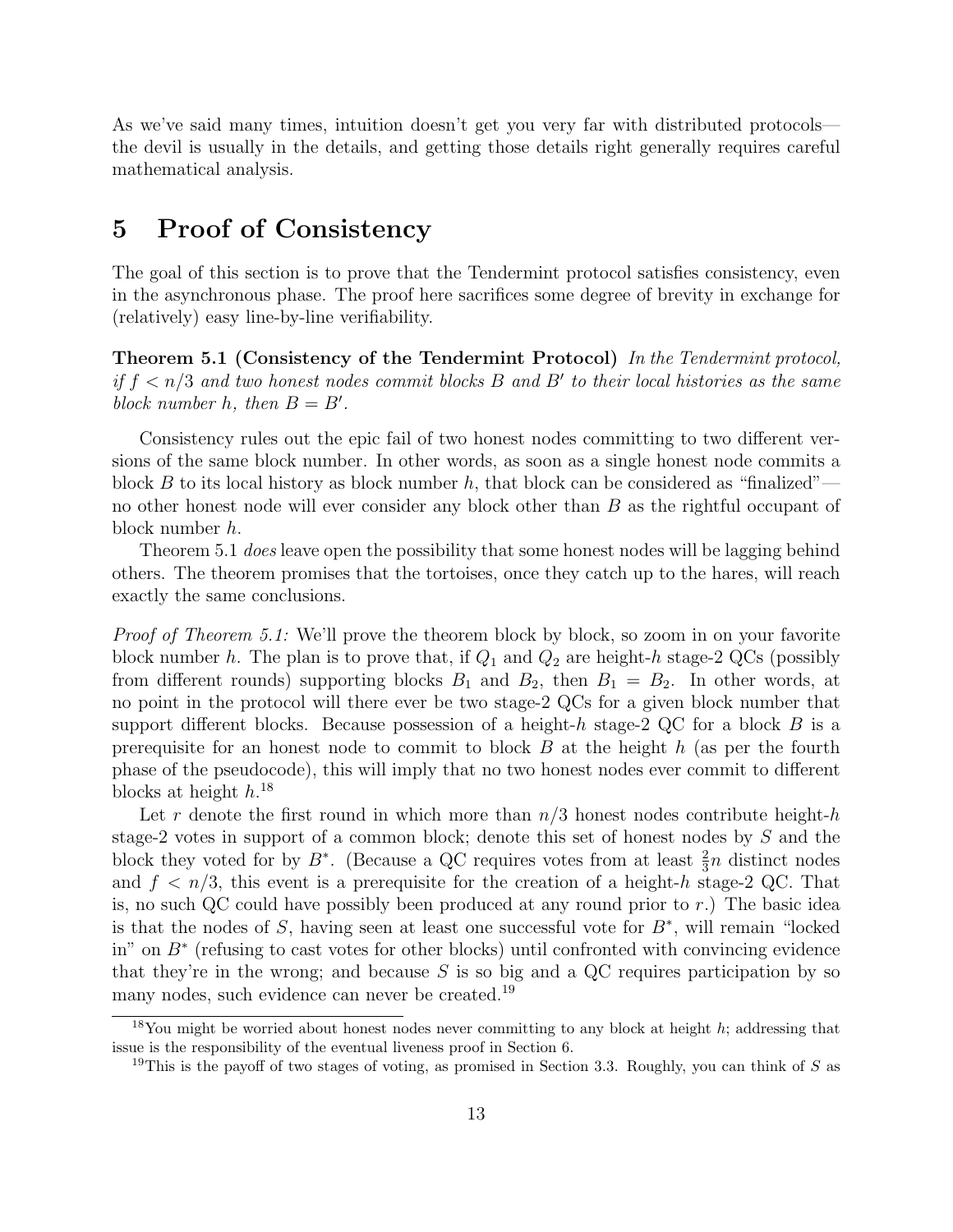Formally, we can complete the proof by showing that there will never be a height- $h$ stage-2 QC that supports a block other than  $B^*$ . We proceed inductively. For the base case, there cannot be a QC for the referendum  $(h, r, 2)$  that supports a block  $B \neq B^*$ because  $|S| > n/3$  and at least  $\frac{2}{3}n$  nodes must contribute to a QC, such a QC would require participation from some (honest) node of S. That node would have then voted twice (once for  $B^*$  and once for B) in the same referendum  $(h, r, 2)$ . But as is evident from the protocol pseudocode, every honest node votes at most once in each referendum.

To continue the argument, let's take stock of where things stand at the end of round  $r$ and beginning of round  $r + 1$  (at time step  $4\Delta(r + 1)$ ):

- 1. By virtue of voting for the block  $B^*$  in the second stage of round-r voting (in line 14), every node of S was, at the start of time step  $4\Delta r+2\Delta$ , in possession of a QC from the referendum  $(h, r, 1)$  that supports the block  $B^*$ . (As usual, Corollary 4.4 then implies that every QC from this referendum must support  $B^*$ .)
- 2. At that same time, each such node  $i \in S$  must have set its local variable  $B_i$  to  $B^*$ (and  $Q_i$  to its QC from referendum  $(h, r, 1)$  that supports  $B^*$ ); see lines 11 and 12.
- 3. By the base case argument, any QC that can be assembled from votes in the referendum  $(h, r, 2)$  must support block  $B^*$ . Thus, no QC from this referendum can cause a node  $i \in S$  to assign in line 16 its local variable  $B_i$  to anything other than  $B^*$ . (Such a node may or may not wind up updating  $Q_i$  in line 17 from a QC from referendum  $(h, r, 1)$  to one from  $(h, r, 2)$ ; if it does, it will wind up committing the block  $B^*$  to its local history in round  $r$ .)

Summarizing, at time  $4\Delta(r+1)$ : (i) for each  $i \in S$  that has not already committed block  $B^*$ ,  $B_i = B^*$ ; (ii) for each  $i \in S$  that has not already committed block  $B^*$ ,  $Q_i$  is a QC supporting  $B^*$  from referendum  $(h, r, 1)$  or later; (iii) every height-h QC from a referendum  $(h, r, 1)$ or later supports the block  $B^*$ .

Moving onto round  $r+1$ , properties (i)–(iii) imply that no node of S will change its mind about supporting  $B^*$ . (This is obvious for nodes that have already committed  $B^*$  to their local histories, as they will never again vote in any height-h referendum.) For example, in the first phase, if  $\ell \in S$ , the "if" statement in line 2 cannot be satisfied with any QC that does not support  $B^*$ , so  $B_{\ell}$  remains equal to  $B^*$  after this phase. Similarly, in the second phase, if  $i \in S$ , the "if" statement in line 6 cannot be satisfied by any QC that does not support  $B^*$ , and  $B_i$  remains equal to  $B^*$  after this phase. No such node will vote for a block other than  $B^*$  in the second phase, and so, because  $|S| > n/3$ , the referendum  $(h, r + 1, 1)$ cannot produce a QC for any block other than B<sup>∗</sup> . Consequently, no node of S will vote for

the honest nodes who observed a winning outcome in the first stage (with different honest nodes potentially witnessing different outcomes, due to Byzantine behavior or delayed messages). The second-stage results are then used to convince a node of  $S$  that many other nodes agree with them (i.e., that  $S$  is big), in which case the node can proceed to commit the block B<sup>∗</sup> ; if the second-stage results are not convincing (either because S is small or because messages are getting delayed in the asynchronous phase), the node can hedge and proceed to the next round, still in favor of but not yet committed to  $B^*$ .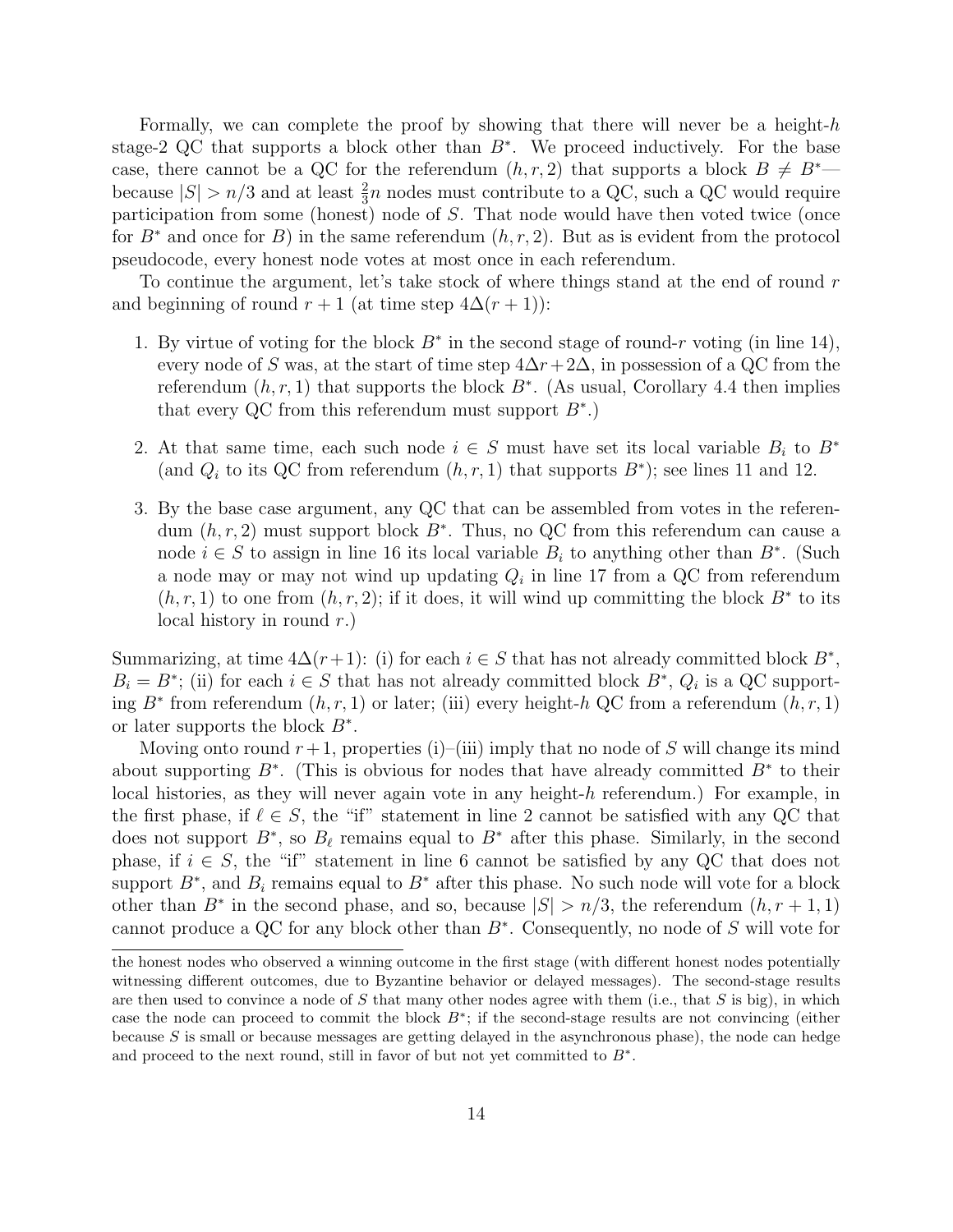a block other than  $B^*$  in the third phase (the "if" statement in line 10 cannot be satisfied for any block other than  $B^*$ ), and the referendum  $(h, r + 1, 2)$  also produces no QCs for blocks other than  $B^*$ . Similarly, in the fourth phase, because the "if" statement in line 15 cannot be satisfied for any block other than  $B^*$ , every node  $i \in S$  (that hasn't already committed  $B^*$ ) concludes the phase with  $B_i = B^*$ . Thus, each of the four phases preserves properties  $(i)$ – $(iii)$ .<sup>20</sup>

Given that (i)–(iii) hold at the beginning of round  $r+2$ , history will repeat itself, with the exact same argument implying that  $(i)$ – $(iii)$  also hold at the end of the round. By induction on the number of rounds, properties (i)–(iii) hold forevermore. By property (iii), and because round r is the earliest round at which a height-h stage-2 QC could possibly be produced, we can conclude that there will never be a height-h stage-2 QC for a block other than  $B^*$ . This implies that no honest node will ever commit to a block at height h other than  $B^*$ , completing the proof.  $\blacksquare$ 

# 6 Proof of Liveness

Let's move on to the second property that we really care about, eventual liveness. (If all we wanted was consistency, we could just use a SMR protocol that literally never does anything!) Here "eventual" means that liveness should hold soon after the network resumes "normal operating conditions" (i.e., soon after the global stabilization time, one of the two key parameters in the partially synchronous model that we reviewed in Section 2).

The proof of Tendermint's consistency (Theorem 5.1) is not trivial, but it is relatively robust to variations in the protocol description—it relies primarily on the two stages of quorum certificates. The proof of Tendermint's liveness is more delicate and it depends heavily on some of the finer details in the protocol description.<sup>21</sup>

### 6.1 Defining Liveness

In Lecture 2, we defined liveness for the SMR problem (with clients submitting transactions to the nodes running the protocol) as:

### Liveness (Strong Version)

If a transaction is known to at least one honest node, that transaction is eventually added to every honest node's local history.

This property actually doesn't hold for the version of the Tendermint protocol described in this lecture—if a transaction tx is known to only one honest node i, it is possible that i will never get any of its block proposals finalized and thus  $tx$  is effectively censored, never

<sup>&</sup>lt;sup>20</sup>Nodes may update their locally stored QC to reflect more recent QCs supporting  $B^*$ , but this does not change properties (i)–(iii).

<sup>&</sup>lt;sup>21</sup>For the same reason, buggy implementations of BFT-type protocols tend to cause liveness failures (and, in more severe cases, consistency violations as well).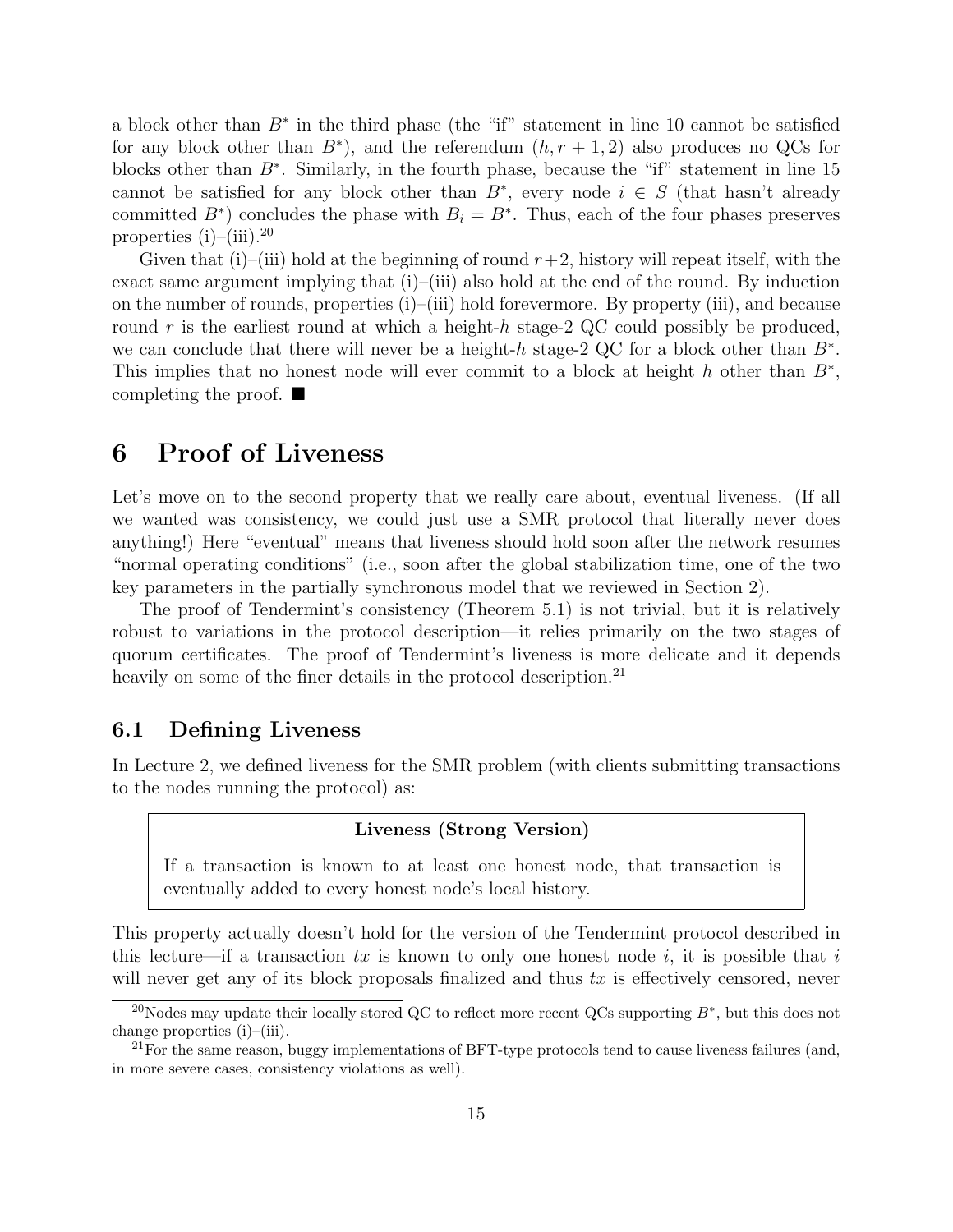added to any node's local history. (Proving this fact is an excellent test for checking if you thoroughly understand the Tendermint protocol.) We'll work instead with a slightly weaker definition of liveness.

#### Liveness (Weak Version)

If a transaction is known to all honest nodes, that transaction is eventually added to every honest node's local history.

We'd obviously rather satisfy the stronger requirement than the weaker one, but I don't mean to make too big of a deal of the distinction. You can imagine the honest nodes exchanging transactions that they've heard about via a gossip protocol (thereby reducing the strong version to the weak version), or directly modifying the Tendermint protocol so that it (eventually) satisfies the stronger liveness property.

### 6.2 Fast Forwarding Past Obvious Obstructions to Progress

Fast forwarding past the GST. At what point can we hope for guaranteed progress, with honest nodes continually adding new blocks to their local histories? In the partially synchronous model, one obvious obstruction to progress is message delays. It's possible that literally no message ever gets delivered before the global stabilization time, so presumably we'll need to fast forward past the GST to guarantee liveness.

Fast forwarding past Byzantine leaders. A second obvious obstruction to liveness is Byzantine leaders—when a Byzantine node is a round's leader, it can give the other nodes the silent treatment (making no block proposals) to ensure that the round is wasted. So presumably we'll need to fast forward to a round with an honest leader (and also after GST). In fact, this isn't enough—we need to fast forward to a pair of consecutive rounds that both have honest leaders. How can we be sure that there will ever be such a pair of consecutive rounds? Assume that leaders rotate in some round-robin order (with each node acting as the leader every  $n$  rounds). For there to never be a pair of consecutive honest leaders, there would need to be a Byzantine leader at least every other round. With round-robin leader rotation, this can happen only if at least 50% of the nodes are Byzantine. Our standing assumption is that less than one-third of the nodes are Byzantine, so we're good to go:

Lemma 6.1 (Inevitability of Consecutive Honest Leaders) Assuming round-robin leader election and that  $f < n/3$ , there are infinitely many pairs of consecutive rounds with honest leaders.

### 6.3 The Proof

Here's the claimed liveness guarantee for the Tendermint protocol: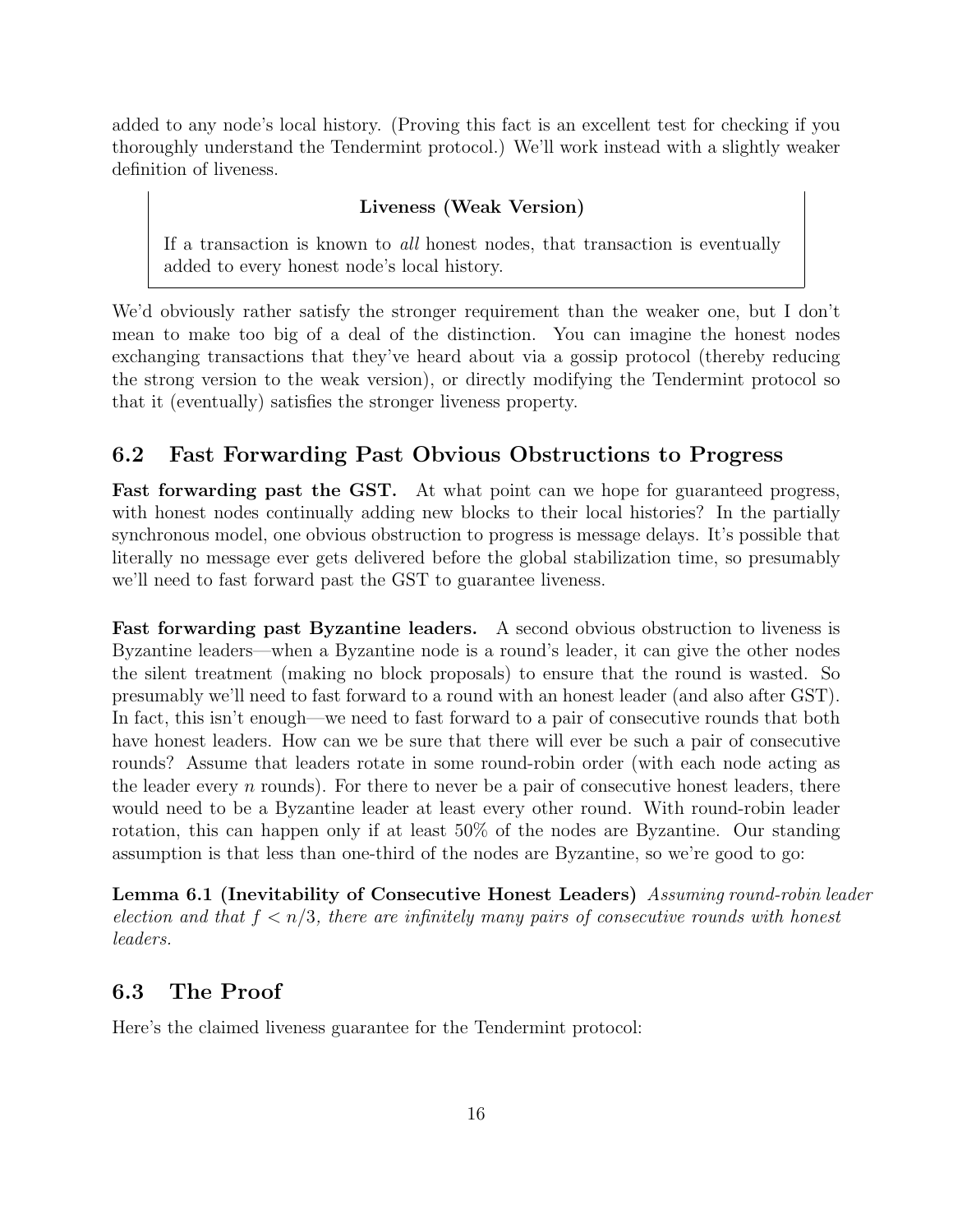Theorem 6.2 (Liveness of the Tendermint Protocol) In the Tendermint protocol with round-robin leader rotation, if  $f < n/3$  and a transaction tx is at some time step known to all honest nodes, that transaction is eventually added to every honest node's local history.

To start the proof, suppose a transaction  $tx$  is known at time step t to every honest node. Fast forward to the first pair of consecutive rounds  $r_1, r_2$  with honest leaders such that round  $r_1$  begins at or after time step max $\{t, GST + \Delta\}$ . (Lemma 6.1 assures us that such a pair exists.) Let  $\ell_1$  and  $\ell_2$  denote the (honest) leaders of rounds  $r_1$  and  $r_2$ , respectively. See also Figure XXX.

The rough idea is that the first honest leader  $\ell_1$  will synchronize all honest nodes—in effect, flushing the system of any foolishness that previous Byzantine leaders might have been up to—and the second honest leader  $\ell_2$  will lead them to commit a block that is guaranteed to contain tx (assuming that tx has not already been included in some previous block). There are a lot of details, however, and going through them should give you a visceral feel for how tricky consensus protocol design really is.

First, a lemma:

Lemma 6.3 (Near-Convergence of Local Block Numbers) Every honest node begins round  $r_1$  working on block number h or  $h + 1$ , where h denotes the highest block number that any honest node is working on at time  $t^* := 4\Delta r_1 - \Delta$ .

*Proof:* Consider the fourth phase of the round  $r_0$  that immediately proceeds  $r_1$ , which takes place at time  $4\Delta r_0 + 3\Delta = t^*$ . By assumption,  $t^* \geq GST$ . At time  $t^*$ , no node (honest or otherwise) possesses a QC for a block number higher than h (as any QC requires some votes from honest nodes, and no honest node has yet voted for any block number higher than  $h$ ).

Suppose honest node  $i$  is working on block number  $h$  at time  $t^*$ . This node must, at that time, possess stage-2 QCs for blocks  $1, 2, \ldots, h-1$ . All of these QCs would have been echoed to all nodes at time  $t^*$  if not earlier (in line 24 of some earlier round, or in one of lines 4, 8, or 18 of the current or some earlier round). Because  $t^* \geq GST$ , all these echoed QCs are received by all honest nodes by the end of round  $r_0$ . After the processing of these QCs in line 24 of round  $r_0$ , all honest nodes begin round  $r_1$  working on block number h or higher. Because there are not yet any  $QCs$  for any block numbers higher than  $h$ , every honest node must begin round  $r_1$  working on block number h or  $h + 1$ .

Unfortunately, it is possible for a Byzantine node to force some honest nodes to work on block number h in round  $r_1$  and others to work on block number  $h + 1$ ; the idea is to keep a height- $h$  stage-2 QC secret until time  $t^*$  and then release it selectively to some but not all honest nodes. (Thinking this Byzantine strategy through is a good exercise.) We address this complication via a case analysis.

#### Case 1: Everyone's Working on Block Number  $h+1$

Suppose every honest node begins round  $r_1$  working on block number  $h + 1$ . Because there are not yet any QCs for block numbers higher than  $h$ , all honest nodes begin the round with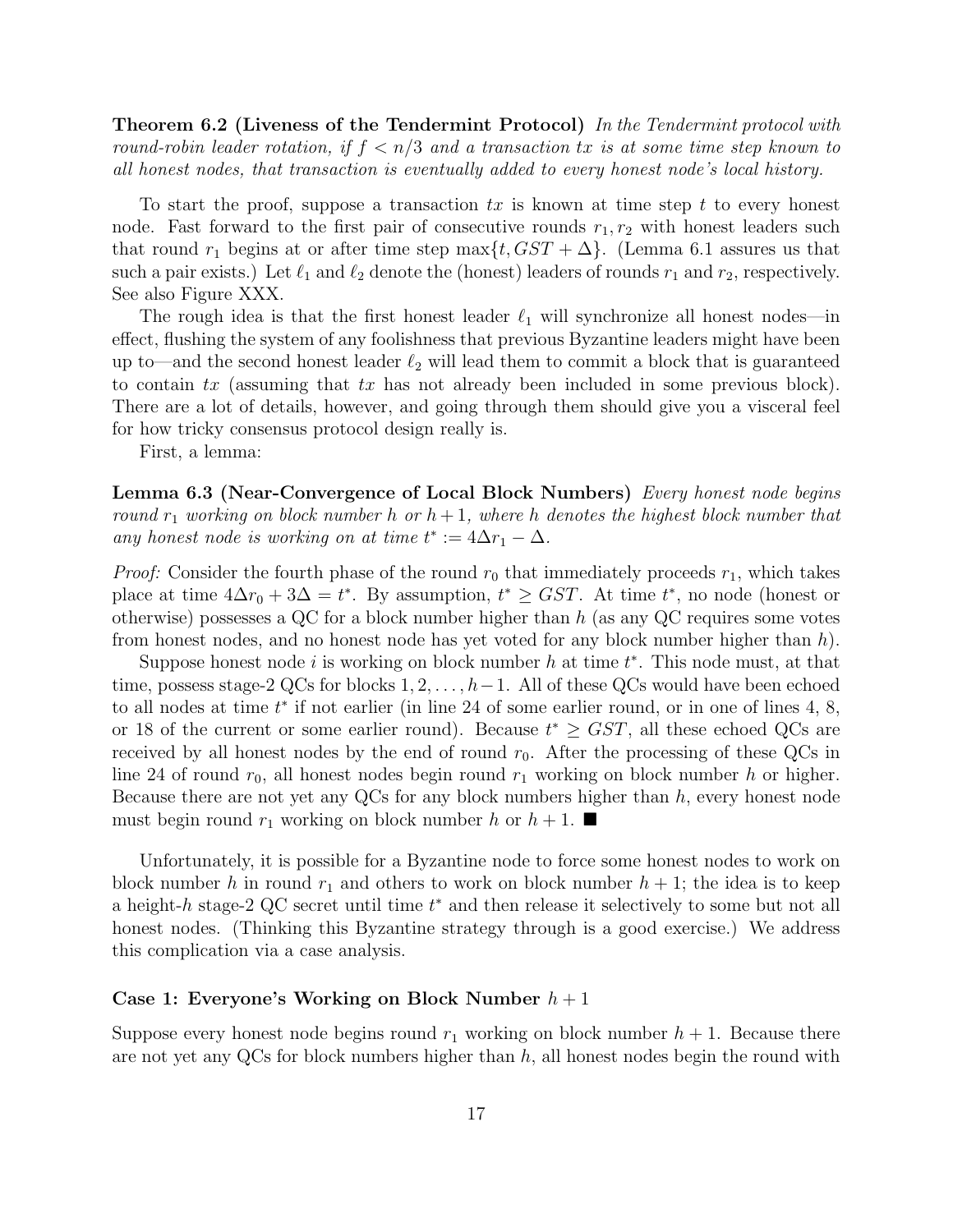a null QC. Events then unfold as follows (using repeatedly that round  $r_1$  is post-GST and hence all messages arrive within  $\Delta$  time steps):

- 1. In the first phase of round  $r_1$ , the (honest) leader  $\ell_1$  proposes a block B that includes all not-yet-executed transactions that the leader knows about. If the target transaction  $tx$ has not already been included in some previous block, it will then be included in B.
- 2. In the second phase, all honest nodes receive the leader's proposal of block B (and so the protocol proceeds to line 6). Because there are not yet any QCs for block number  $h + 1$ , the "if" statement in line 6 is satisfied and all honest nodes proceed to execute lines  $7-9<sup>22</sup>$  Thus all honest nodes issue a first-stage vote for block B in line 9.
- 3. In the third phase, all honest nodes receive each other's first-stage votes for B. Because  $f < n/3$ , these votes constitute a stage-1 QC and all honest nodes proceed to execute lines 11–14. In particular, all honest nodes issue a second-stage vote for block B in line 14.
- 4. In the fourth phase, all honest nodes receive each other's second-stage votes for B. These constitute a stage-2 QC and all honest nodes proceed to execute lines 16–22. In particular, all honest nodes commit to block B as block number  $h + 1$  in line 19. Because the target transaction  $tx$  is included in either  $B$  or some previous block, the proof for case 1 is complete.

In general, call a round *clean* if: (i) the round begins at or after GST; (ii) the round has an honest leader; (iii) all honest nodes begin the round working on the same block number  $h$ ; and (iv) after the processing in lines 2–3, the (height-h) QC  $Q_{\ell}$  stored locally at the leader  $\ell$ is at least as recent as every QC  $Q_i$  stored locally by an honest node at the beginning of the round. The four-step argument above proves:

Lemma 6.4 (Clean Rounds Commit Proposed Blocks) Every clean round concludes with all honest nodes committing to their local histories (as block number h) the block proposed by the leader in the first phase.

In particular, condition (iv) ensures that, in the second phase, the "if" condition in line 6 is met at all honest nodes, who then issue first-stage votes for the block proposed to them by the (honest) leader in the first phase.

### Case 2: Everyone's Working on Block Number h

Suppose every honest node begins round  $r_1$  working on block number h. In particular, no honest node has received a height-h stage-2 QC by the start of this round (at time  $t^* + \Delta$ ). We claim that this round is clean. Because properties  $(i)$ – $(iii)$  hold by assumption, we only need to verify (iv).

<sup>22</sup>Recall that we interpret one null value as being at least as recent as another null value.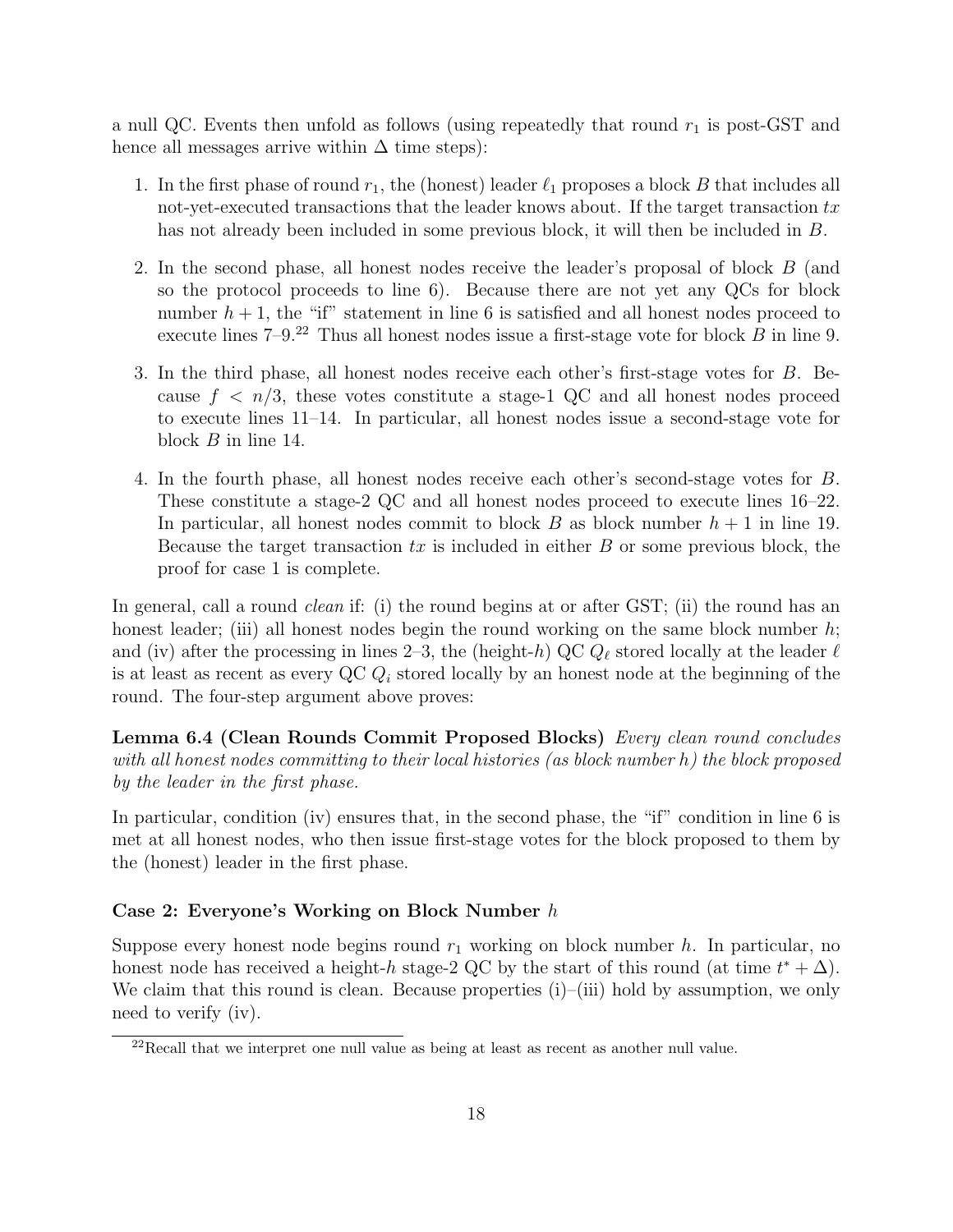Let  $(B, Q)$  denote the most recent height-h (and stage-1) QC known to any honest node at time  $t^*$  and the block that this QC supports. (If there are no such QCs, define  $Q$  to be null and B to be the non-yet-executed transactions that the leader  $\ell_1$  knows about.) Analogous to the proof of Lemma 6.3, this block-QC pair will have been echoed and received by the round-r<sub>1</sub> leader  $\ell_1$  by the beginning of that round. Thus, in the first phase of round  $r_1$ , after the processing of lines 2–3, the (honest) leader  $\ell_1$  has a locally stored height-h block-QC pair  $(B^*, Q^*)$  for which  $Q^*$  at least as recent as  $Q^{23}$ . Now consider an honest non-leader i. If i was working on a block number less than h in round  $r_0$  (only catching up to the others in the fourth phase or line 24 of that round), it begins round  $r_1$  with the null QC (which is no more recent than  $Q^*$ ). If i was working on block number h at round  $r_0$ , the value of its locally stored QC  $Q_i$  at the beginning of round  $r_1$  is the same as it was at time  $t^*$  (and is therefore no more recent than  $Q$ ). Either way, the value of  $Q^*$  (after the processing of lines 2–3) is at least as recent  $Q_i$  (at the beginning of round  $r_1$ ), which verifies (iv).

Knowing that round  $r_1$  is clean, Lemma 6.4 implies that all honest nodes commit block  $B^*$ to their local histories as block number h. We're not done, however: because  $B^*$  may be an inherited block proposal from an earlier round, possibly even from a Byzantine leader, there is no guarantee that it includes the target transaction  $tx$ .

But the next round  $r_2$  is also clean, with all honest nodes working on block number  $h+1$ and with null QCs. (Remember, no height- $(h + 1)$ ) QCs exist yet.) By Lemma 6.4, the round concludes with all honest nodes committing to the block B proposed by the (honest) leader  $\ell_2$  as block number  $h + 1$ . Because B was proposed by an honest node in a time step after tx was known to all such nodes, it is guaranteed to include tx (assuming that tx isn't already in some previously confirmed block).

#### Case 3: The Leader Lags Behind

Suppose that the leader  $\ell_1$  begins the round  $r_1$  working on block number h, and at least one honest node i begins the round working on block number  $h + 1$ . Node i must then have in its possession a height-h stage-2 QC  $Q^*$  for a block  $B^*$  at the beginning of the round. Because  $(B^*, Q^*)$  was echoed at or before this time (in one of lines 4, 8, 18, or 24 of an earlier round), all honest nodes have received this height-h stage-2 QC by the end of round  $r_1$ . Thus, by the end of round  $r_1$  (in line 24 if not earlier), every honest node will have committed to some height-h block.<sup>24</sup> Thus, round  $r_2$  will be clean, with all honest nodes working on block number  $h + 1$  and with null QCs. (There are not yet any height- $(h + 1)$ ) QCs: Round  $r_1$ was the first in which any honest node would have been willing to vote in a height- $(h + 1)$ referendum, but the block proposed in that round by  $\ell_1$  was for block number h.) As in case 2, Lemma 6.4 then implies that the target transaction  $tx$  will be included in some block (either the one produced in round  $r_2$  or some earlier block).

<sup>&</sup>lt;sup>23</sup>It is possible that  $\ell_1$  received, by the start of round  $r_1$ , a block-QC pair even more recent than  $(B, Q)$ (necessarily from a Byzantine node).

 $24$ Tendermint's consistency property (Theorem 5.1) implies that they all commit the same block, namely  $B^*$ .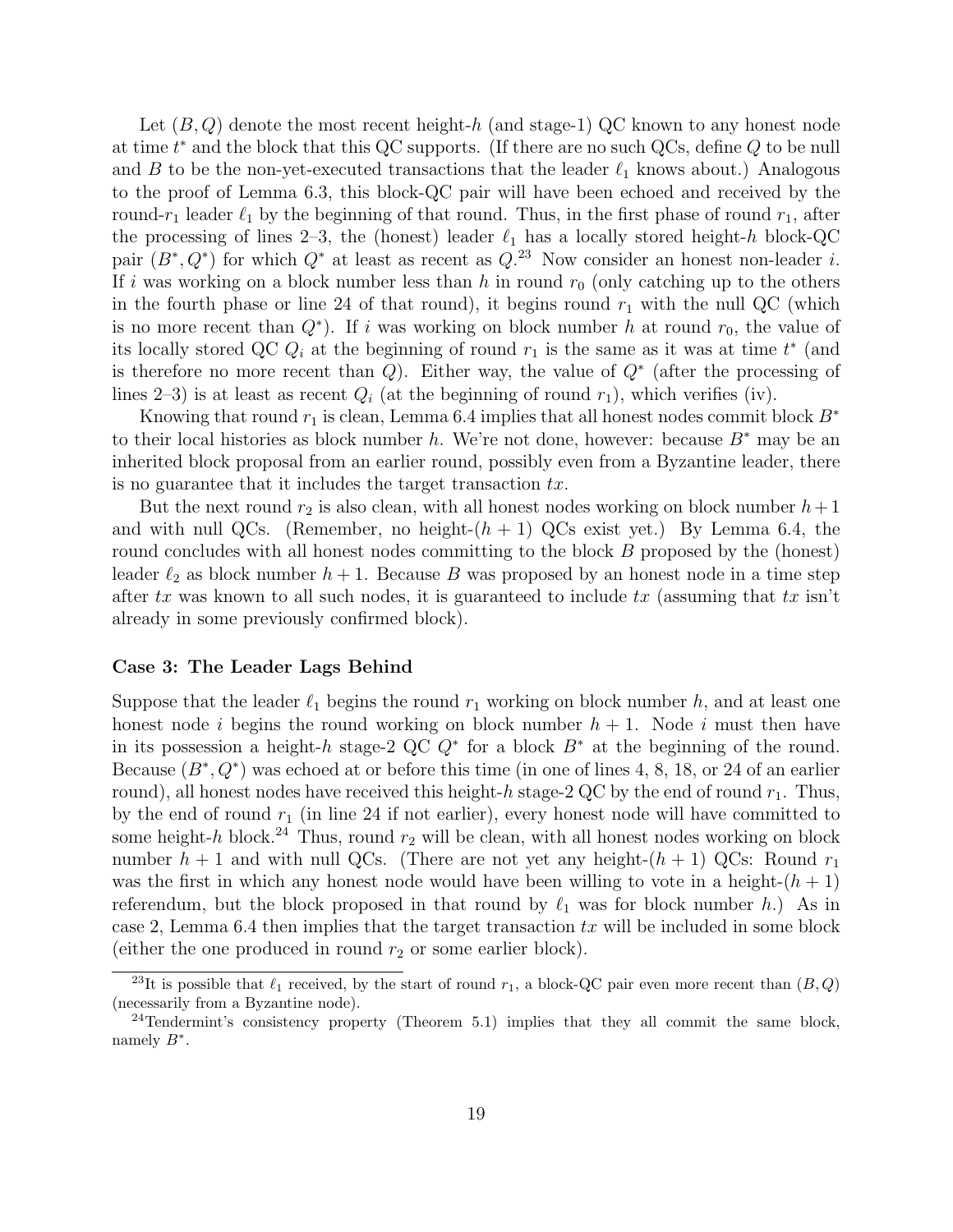#### Case 4: The Leader Is Ahead

Finally, suppose that the leader  $\ell_1$  begins the round  $r_1$  working on block number  $h + 1$  and that at least one honest node begins the round working on block number  $h$ . Assume that the target transaction  $tx$  has not been included in any of the first h blocks (as otherwise, we're done). The block  $B^*$  proposed by the (honest) leader  $\ell_1$  (for block number  $h + 1$ ) in the first phase of this round will contain  $tx.^{25}$ 

At the start of round  $r_1$ , no height- $(h+1)$  QCs exist. Any such QCs produced in round  $r_1$ must support the block  $B^*$ <sup>26</sup>. In particular, if any honest node commits to block number  $h+1$ in round  $r_1$ , it must be to  $B^*$ . In this case, we're done. (Block  $B^*$  contains tx and all honest nodes will end up committing to block  $B^*$ , in line 24 of round  $r_2$  if not earlier.)

If no honest node commits to block number  $h + 1$  in round  $r<sub>1</sub>$ , then all honest nodes begin round  $r_2$  working on block number  $h + 1$ . This round is clean, for the exact same reasons that round  $r_1$  in case 2 is clean.<sup>27</sup> By Lemma 6.4, round  $r_2$  concludes with all honest nodes committing (as block number  $h + 1$ ) the block proposed by  $\ell_2$  in the first phase of the round. This block is either the proposal  $B^*$  inherited from the previous round or a new block proposal B' assembled by  $\ell_2$  in the first phase (which, because  $\ell_2$  is honest, will contain tx).<sup>28</sup> Either way, the target transaction  $tx$  will be added to all nodes' local histories, completing the proof of liveness.

### 6.4 Chain Quality

Theorem 6.2 and its proof have interesting consequences for the "chain quality" of the sequence of finalized blocks, meaning the fraction of such blocks that are contributed by honest nodes.

Call a post-GST round with an honest leader bad if the round does not conclude with all honest nodes committing a block that was originally proposed by an honest node. In all four cases of the proof of Theorem 6.2, the block committed by honest nodes in the second (clean) round  $r_2$  is a block that was proposed by an honest node.<sup>29</sup> Thus, every bad round

<sup>&</sup>lt;sup>25</sup>The leader  $\ell_1$  proposes its own block rather than one inherited from previous rounds, because it begins round  $r_1$  with its local variables newly initialized (in the fourth phase or line 24 of round  $r_0$ ) and because there are not yet any  $(h + 1)$ -height QCs to process in lines 2–3.

<sup>&</sup>lt;sup>26</sup>Honest nodes only cast first-stage votes for the block they heard from the current round's leader. With  $f < n/3$  and no honest first-stage votes for blocks other than  $B^*$ , there will also be no honest second-stage votes for blocks other than  $B^*$ , and hence no (stage-1 or stage-2) round-r QCs for any such blocks.

<sup>&</sup>lt;sup>27</sup>Only property (iv) needs to be verified; every honest non-leader node either begins round  $r_2$  with a null QC or with a QC that it explicitly forwarded to the leader  $\ell_2$  of round  $r_2$  in time for processing in lines 2–3.

<sup>&</sup>lt;sup>28</sup>The proposed block will be  $B^*$  except in the edge case in which  $\ell_2$  was working on block h in round  $r_1$ , had its local variables reset in lines  $21-22$  or 24 of that round, and received no height- $(h+1)$  QCs to process in lines 2–3 of round  $r_2$ . (Honest nodes remember QCs for future blocks but do not pay any attention to leader proposals for future blocks.)

<sup>&</sup>lt;sup>29</sup>Case 1 (the easiest case) only discussed round  $r_1$ , but the next round  $r_2$  proceeds in exactly the same way. In cases 1–3, the block committed is the one assembled from scratch by the round- $r_2$  leader  $\ell_2$ . In case 4, the block committed was assembled from scratch by either  $\ell_2$  or the (honest) leader  $\ell_1$  of the previous round  $r_1$  (see footnote 28).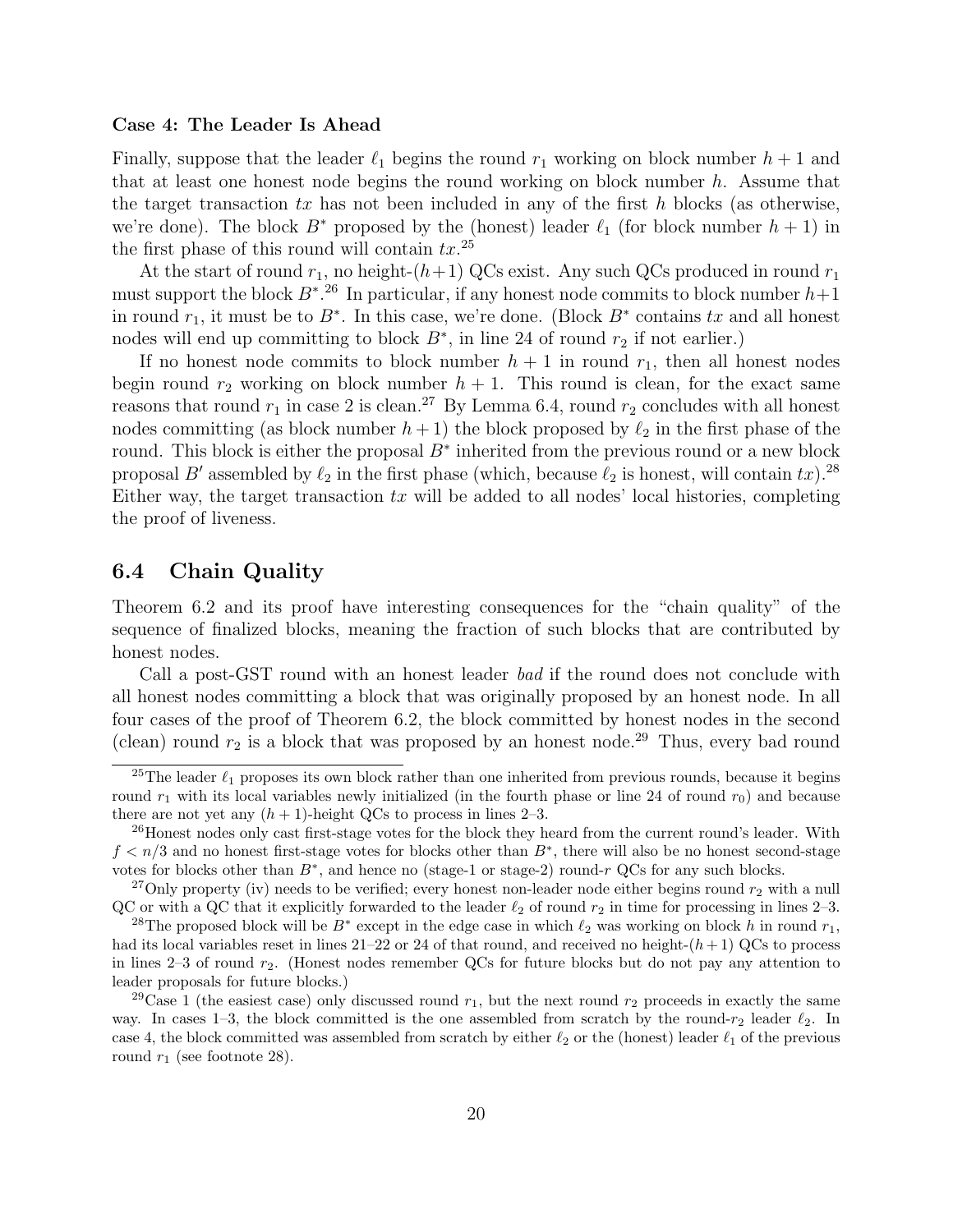must be preceded by a round with a Byzantine leader. Because more than two-thirds of the rounds have honest leaders and less than one-third have Byzantine leaders (assuming round-robin leader rotation), more than one-third of the post-GST rounds conclude with the commitment of an honestly assembled block. Because less than one-third of the post-GST rounds conclude with the commitment of a block assembled by a Byzantine node (as any given round can lead to at most one confirmed block), more than half of the blocks finalized post-GST were originally proposed by honest nodes. Using chain quality to mean the fraction of confirmed blocks proposed by honest nodes, we thus have:

Theorem 6.5 (Chain Quality of the Tendermint Protocol) After the global stabilization time, the chain quality of the Tendermint protocol is more than 50%.

More generally, if at most an  $\alpha < \frac{1}{3}$  fraction of the nodes are Byzantine, the chain quality (post-GST) is at least

$$
\frac{1-2\alpha}{1-\alpha}.
$$

We will see this expression again in the next lecture, in the context of longest-chain consensus.

# 7 Can We Do Better?

With the tricky proofs out of the way, let's take a step back and ask: Could we hope to do better than Tendermint? Here are a few senses in which the protocol is "optimal":

- 1. The upper bound on the number f of Byzantine nodes cannot be relaxed (without compromising elsewhere). We saw in Lecture 6 that when  $f \geq n/3$ , no consensus protocol satisfies consistency and eventual liveness in the partially synchronous model.
- 2. The assumption of partial synchrony cannot be relaxed to asynchrony (without compromising elsewhere). We studied the FLP impossibility theorem in Lectures 4–5, which implies that in the asynchronous setting, and even with only one Byzantine node, no deterministic protocol can guarantee both consistency and eventual liveness.
- 3. Holding the bound on f and the model of communication model (i.e., partial synchrony) fixed, we cannot strengthen "eventual liveness" to "liveness" (without sacrificing consistency). This again follows from the FLP impossibility theorem—during the asynchronous phase, you cannot have both consistency and liveness.

So is Tendermint the end of the story in state machine replication? Is there any reason to talk about any other SMR protocols?

Alternate trade-offs. One reason to consider alternative protocols is to achieve different trade-offs—different points on the Pareto curve. While no protocol will strictly dominate Tendermint in all of the dimensions listed above, there could be interesting protocols that are stronger in some respects and weaker in others.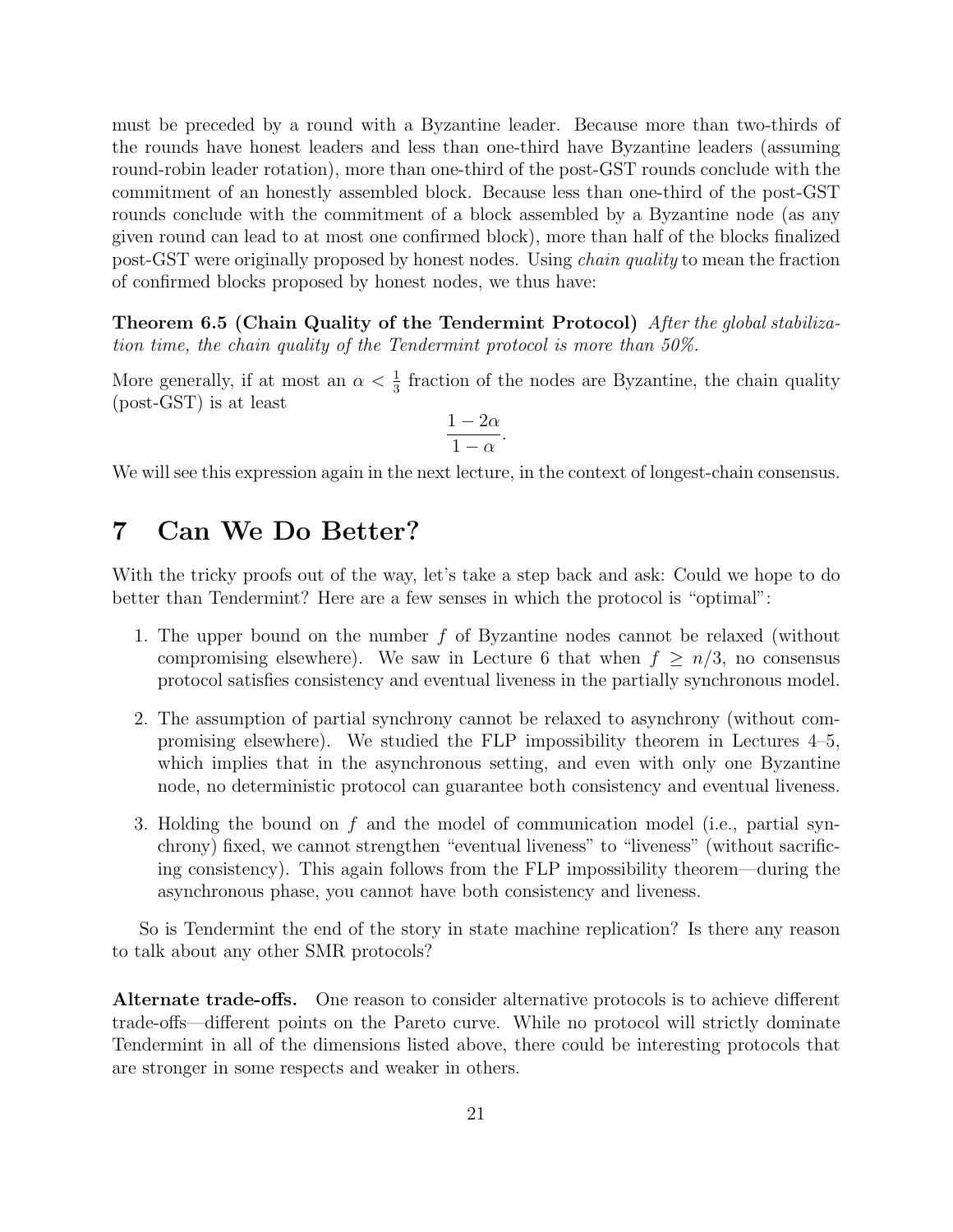For example, we could stick with the partially synchronous model and ask: Can we strengthen eventual liveness to liveness (always), while relaxing consistency to eventual consistency? In other words, could we escape the FLP impossibility theorem by giving up on consistency rather than liveness during the asynchronous phase? (In the synchronous phase, as usual, we should expect to have both.) This was not a particularly popular question in the 20th-century literature on consensus protocols, but it is exactly the alternative trade-off that protocols like Bitcoin and (the original version of) Ethereum make.

More efficient protocols. A second active and practically important direction is to develop consensus protocols that match the guarantees of Tendermint (in terms of faulttolerance, consistency, and liveness) but have better performance. "Performance" means different things to different people, but some example metrics include the number of messages sent per round, the duration of a round, the number of times nodes need to carry out certain expensive cryptographic operations per round, and so on.

As promised at the beginning of this bootcamp on classical consensus protocols, we haven't paid much attention to any of these kinds of performance metrics. One reason is the lack of agreement among experts about which metrics are the most important. A second reason is that a detailed performance analysis would be a little out in the weeds for our purposes. This lecture series is fundamentally about blockchains, not consensus protocols per se, and there are a lot of other interesting aspects of blockchains that we want to have time for.

You should know, however, that there have been a number of advances in BFT-type protocols since Tendermint, and some of these appear likely to make it to production over the next few years. For example, Facebook/Meta's Diem project derived its consensus protocol from HotStuff [?], which from 30,000 feet can be viewed as a sort of pipelined, more efficient version of Tendermint. The Diem project has been dissolved, but its consensus protocol looks likely to resurface in other projects.

Another example is the Ethereum blockchain, which is slated to make a major upgrade in 2022 that would, in particular, incorporate some BFT-type ideas into its existing longestchain consensus protocol. (We'll discuss basic longest-chain consensus in Lecture 8.) For example, if you look into "Casper FFG"—a "finality gadget" responsible for finalizing periodic checkpoints of the underlying longest-chain protocol—you'll again see something that resembles (at a high level) a pipelined version of Tendermint [?].

HotStuff and Casper-FFG have exactly the same fault-tolerance as Tendermint, and in particular there is again the magical 33% threshold on the fraction of Byzantine nodes that can be tolerated (subject to consistency and eventual liveness in the partially synchronous model). Having survived this bootcamp on consensus protocol basics (Lectures 2–7), you are well positioned to understand these recent advances.

Optimistic responsiveness. While on the topic of efficiency, one bummer about the Tendermint protocol is that each round takes  $4\Delta$  time steps, even if all messages are being delivered super-quickly. (E.g., maybe  $\Delta$  corresponds to 1 second but it's a good network